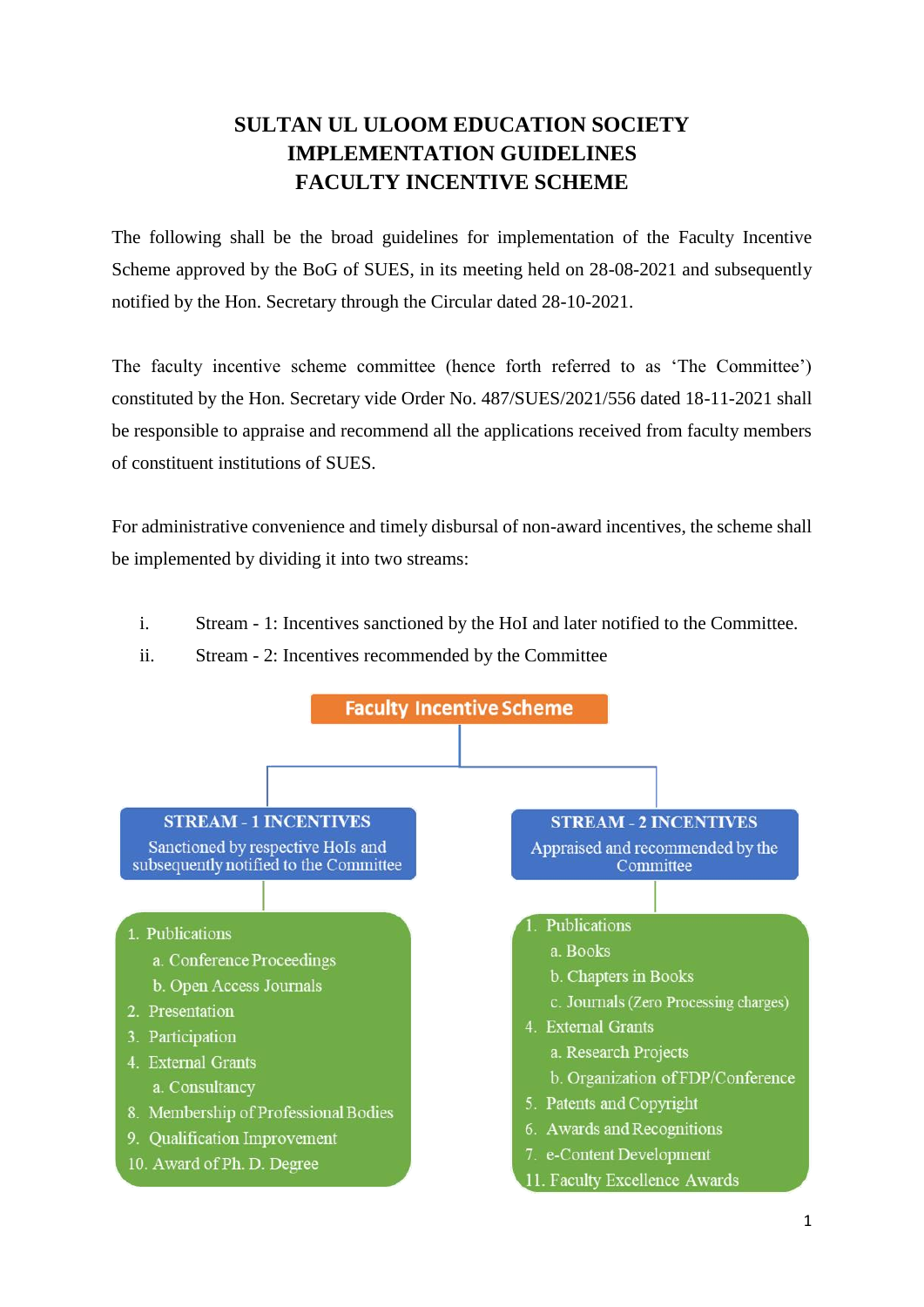#### **THE PROCESS**

#### **Stream - 1**

- 1. The Head of the Institution (HoI) is empowered to accord administrative sanction to the incentives listed under stream-1. The detailed list of incentives covered under stream-1 is attached as Annexure I of this document.
- 2. Financial sanction shall be sought from the Hon. Secretary by submitting the requisition form and checklist.
- 3. While sanctioning the incentives given in Annexure I, the HoI shall comply with the guidelines given in this document.
- 4. Application for availing the incentive under Stream I shall be processed by the HoI as and when received.
- 5. On the first Saturday of every month, the HoI shall submit the list of faculty members who have availed incentives under Stream I to the office of the Hon. Secretary, SUES.
- 6. The proforma for submission of the list of faculty members who have availed incentives under Stream I is given in Annexure III.
- 7. The committee shall place the list on record during its meeting in the last week of every month.

#### **Stream - 2**

- 1. The Faculty Incentive Scheme Committee formed by Hon. Sec., SUES shall appraise and recommend sanction of incentives listed under stream - 2. The detailed list of the incentives covered under stream - 2 is attached as Annexure II of this document.
- 2. The committee shall meet in the last week of every month and process the accumulated applications from various institutions.
- 3. The cut-off date for inclusion of application in any current month shall be  $15<sup>th</sup>$  of that month or the next working day if 15<sup>th</sup> happens to be a public holiday.
- 4. While recommending sanctioning of the incentives given in Annexure II, the Committee shall comply with the guidelines given in this document.
- 5. The minutes of the recommendations shall be forwarded to respective HoIs after endorsement of the Hon. Secretary, SUES.
- 6. The HoIs shall notify the awardees after receiving the copy of the endorsed minutes of the recommendations.
- 7. Financial sanction for the awards shall be sought from the Hon. Secretary by submitting the requisition form and checklist
- 8. The occasion for presentation of the award shall be as given in Annexure IV.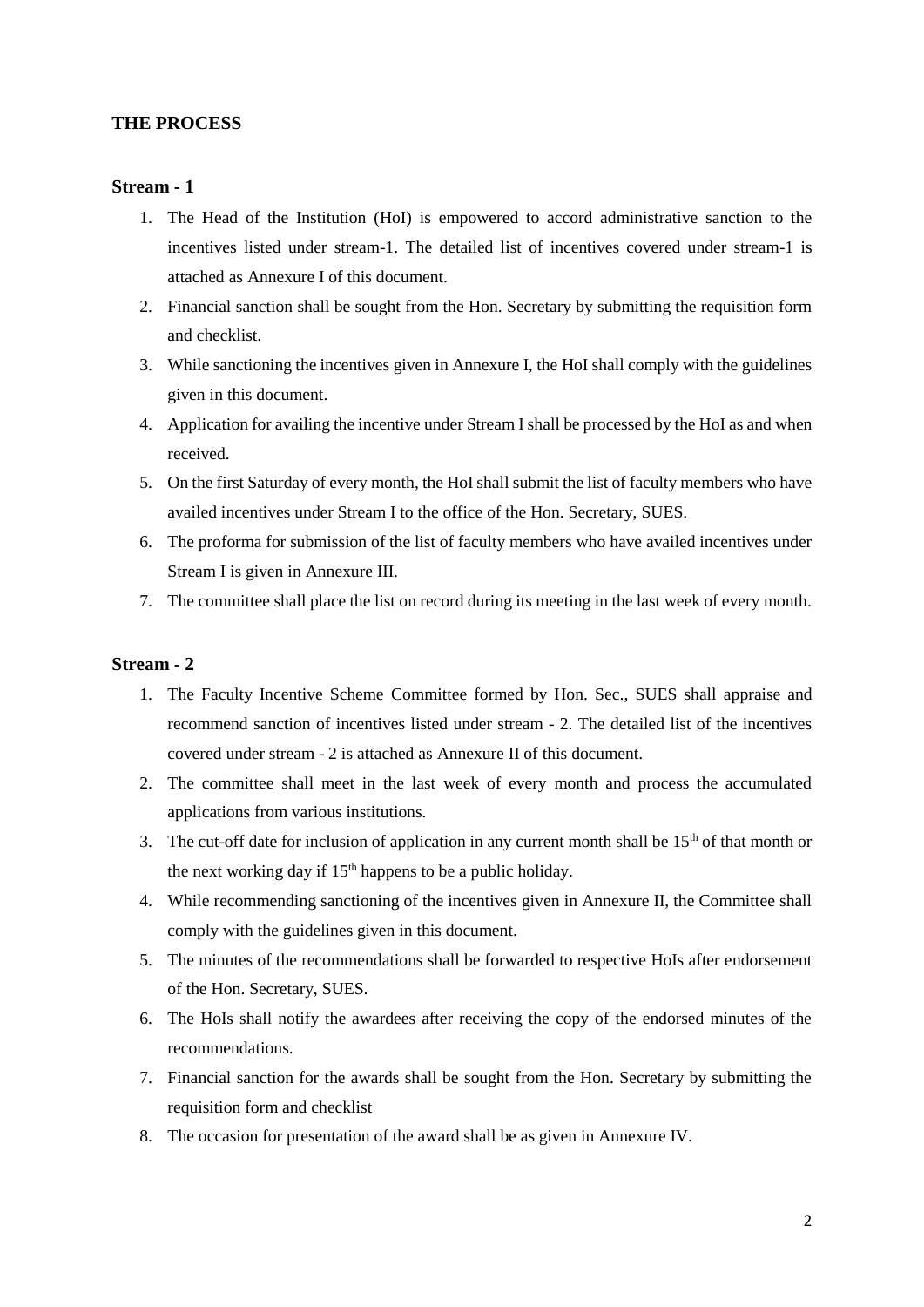### **GUIDELINES**

| SULTAN UL ULOOM EDUCATION SOCIETY<br><b>FACULTY INCENTIVE SCHEME</b> |                      |              |                                                                                                                                                                                                                           |                                                                                                                                                                                                                                                                                                    |                                                                   |                                                                               |  |
|----------------------------------------------------------------------|----------------------|--------------|---------------------------------------------------------------------------------------------------------------------------------------------------------------------------------------------------------------------------|----------------------------------------------------------------------------------------------------------------------------------------------------------------------------------------------------------------------------------------------------------------------------------------------------|-------------------------------------------------------------------|-------------------------------------------------------------------------------|--|
| S.<br>No.                                                            | <b>Incentive for</b> | Category     | subcategory                                                                                                                                                                                                               | Prerequisite                                                                                                                                                                                                                                                                                       | <b>Incentive</b><br><b>Amount</b><br>(Rs.)                        | <b>Remarks</b>                                                                |  |
|                                                                      |                      |              |                                                                                                                                                                                                                           | CC - SUES stands for Constituent College of Sultan Ul Uloom Education Society                                                                                                                                                                                                                      |                                                                   |                                                                               |  |
|                                                                      |                      |              | Sole author                                                                                                                                                                                                               | Peer reviewed /<br>Recommended<br>by duly<br>constituted<br>committee                                                                                                                                                                                                                              | Award of<br>up to 20000<br>with a<br>minimum<br>of 10000          | Per book                                                                      |  |
|                                                                      |                      |              | The author shall submit the peer reviews from at-least three<br>i.<br>reviewers. The reviews should have been secured by the publisher<br>prior to publication. For peer reviewed books, the award shall be<br>Rs. 20000. |                                                                                                                                                                                                                                                                                                    |                                                                   |                                                                               |  |
|                                                                      |                      |              | ii.                                                                                                                                                                                                                       | In case the book is not peer-reviewed prior to publication, the HoI<br>shall constitute a committee consisting of at least three senior<br>faculty members (preferably professors), one of whom shall<br>preferably be from another institution.                                                   |                                                                   |                                                                               |  |
|                                                                      |                      |              | iii.                                                                                                                                                                                                                      | The quantum of award for non-peer-reviewed books shall be<br>based on factors like reputation of the publisher, whether the book<br>is prescribed by any university, the score awarded by the<br>reviewing committee etc. The committee is authorized to take<br>decision on a case to case basis. |                                                                   |                                                                               |  |
| 1                                                                    | <b>Publication</b>   |              | iv.                                                                                                                                                                                                                       | The award for books published in e-book format only shall be<br>determined by the committee on a case to case basis.                                                                                                                                                                               |                                                                   |                                                                               |  |
|                                                                      |                      | <b>Books</b> | With<br>$co\text{-}author(s)$                                                                                                                                                                                             | Peer reviewed /<br>Recommended<br>by duly<br>constituted<br>committee                                                                                                                                                                                                                              | Award as<br>above<br>shared in<br>the ratio<br>60:40/<br>50:25:25 | <b>Award split</b><br>per book<br>among $2/3$<br>authors of<br><b>CC-SUES</b> |  |
|                                                                      |                      |              | i.                                                                                                                                                                                                                        | Eligibility criteria shall be same as prescribed for sole author                                                                                                                                                                                                                                   |                                                                   |                                                                               |  |
|                                                                      |                      |              | ii.<br>share the award.                                                                                                                                                                                                   | In case of more than three authors only the first three authors shall                                                                                                                                                                                                                              |                                                                   |                                                                               |  |
|                                                                      |                      |              | <b>Editor</b>                                                                                                                                                                                                             | Peer reviewed<br>volumes /<br>conference<br>proceedings /<br><b>Handbooks</b>                                                                                                                                                                                                                      | Award of<br>10000                                                 | Per volume                                                                    |  |
|                                                                      |                      |              | i.                                                                                                                                                                                                                        | Eligibility criteria for edited volumes and handbooks shall be<br>same as prescribed for sole author of books.                                                                                                                                                                                     |                                                                   |                                                                               |  |
|                                                                      |                      |              | ii.<br>Taylor & Francis                                                                                                                                                                                                   | The conference proceeding should be published by WoS / Scopus<br>/ ICI / UGC CARE / PubMed/ ERIC/ DOAJ/ IEEE Xplore /                                                                                                                                                                              |                                                                   |                                                                               |  |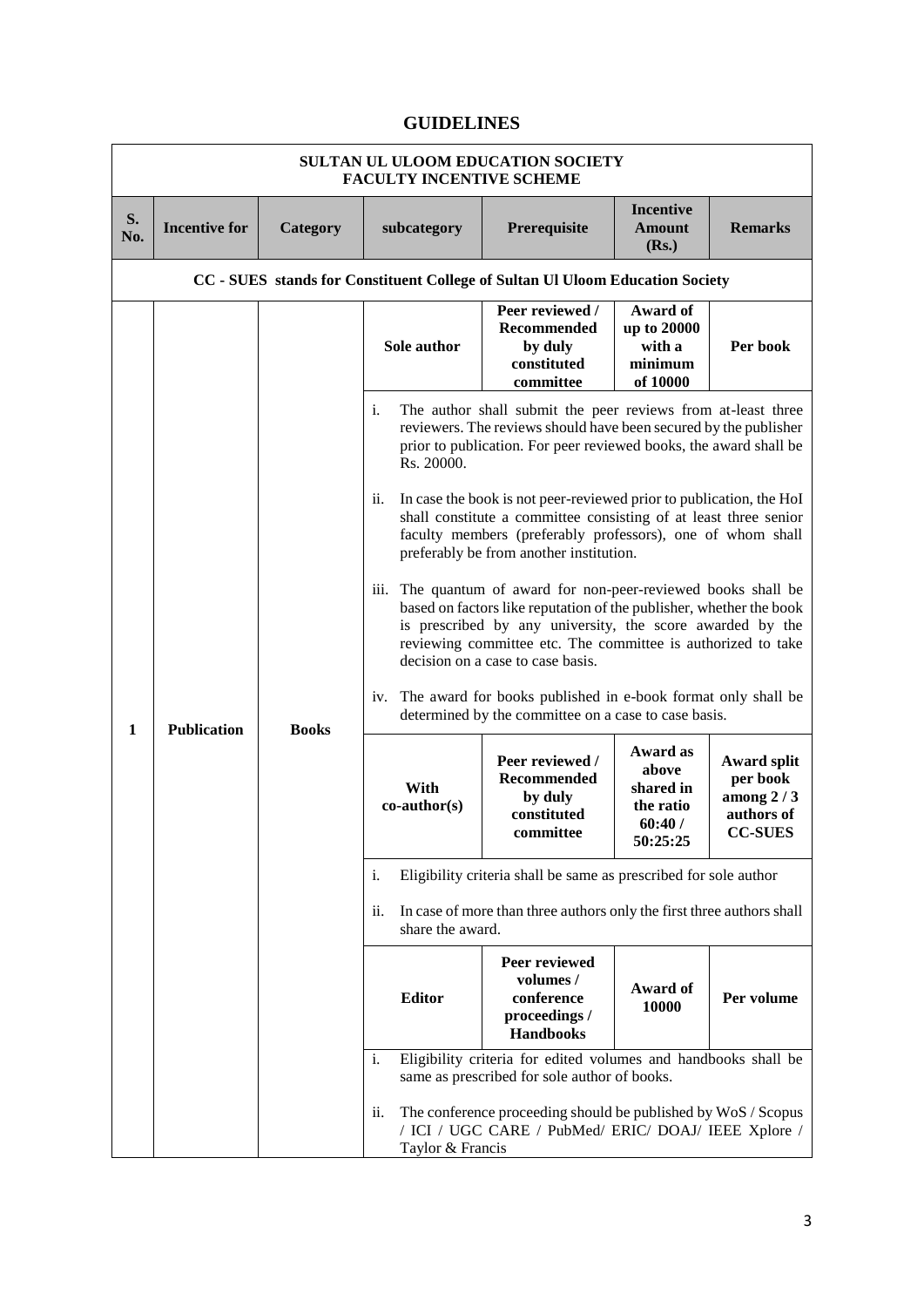|  |                                                    | <b>Subsequent</b><br>editions                     | <b>Already</b><br>published books                                                                                                                                                                                                                                                                                                                                                   | Award of<br><b>Rs. 5000</b>                           | <b>Award split</b><br>per book<br>among<br>authors of<br><b>CC-SUES</b> |
|--|----------------------------------------------------|---------------------------------------------------|-------------------------------------------------------------------------------------------------------------------------------------------------------------------------------------------------------------------------------------------------------------------------------------------------------------------------------------------------------------------------------------|-------------------------------------------------------|-------------------------------------------------------------------------|
|  |                                                    |                                                   | The author(s) shall submit the proof of a new edition in the form of a<br>letter from the publisher. Reprint does not constitute new edition.                                                                                                                                                                                                                                       |                                                       |                                                                         |
|  | <b>Chapters in</b><br><b>Books</b>                 | Sole author in<br>edited volumes                  | Peer reviewed                                                                                                                                                                                                                                                                                                                                                                       | Award of<br>2500                                      | per chapter                                                             |
|  | i.<br>11.                                          | by the publisher prior to publication.            | The author shall submit the peer reviews. The reviews should have been secured<br>In case peer-reviews are not available, the HoI may get the chapter evaluated by a<br>Departmental Committee consisting at least two senior faculty members                                                                                                                                       |                                                       |                                                                         |
|  |                                                    | Conference<br><b>Within India</b>                 | (preferably professor(s) / Ph. D. qualified Associate Professor(s))<br><b>First Author</b><br>WoS / Scopus /<br><b>ICI/UGC</b><br>CARE/<br><b>PubMed/ERIC/</b><br><b>DOAJ/IEEE</b><br><b>Xplore / Taylor</b><br>& Francis<br>If the proceedings of a prestigious conference are not covered in the                                                                                  | <b>Publication</b><br>charges of<br>5000 per<br>paper | <b>Maximum</b><br>of 3 papers<br>per annum<br>per author                |
|  | Conference<br><b>Proceedings</b>                   | the Hon. Secretary<br><b>Conference</b><br>Abroad | approved list, the HoI may request its inclusion with the approval of<br><b>First Author</b><br><b>WoS/Scopus/</b><br><b>ICI/UGC CARE</b><br>/PubMed/<br><b>ERIC/DOAJ/</b><br><b>IEEE Xplore /</b><br><b>Taylor &amp; Francis</b><br>If the proceedings of a prestigious conference are not covered in the<br>approved list, the HoI may request its inclusion with the approval of | <b>Publication</b><br>charges of<br>10000             | <b>Maximum</b><br>of 3 papers<br>per annum<br>per author                |
|  | <b>Journals</b><br>(zero<br>processing<br>charges) | the Hon. Secretary                                | <b>First Author</b><br><b>WoS/Scopus/</b><br><b>ICI/UGC CARE</b><br>/PubMed/<br><b>ERIC/DOAJ/</b><br><b>IEEE Xplore /</b><br><b>Taylor &amp; Francis</b><br>/EBBSCO/<br><b>JGATE</b>                                                                                                                                                                                                | Award of<br>7500                                      | No annual<br>limit                                                      |
|  |                                                    |                                                   | If a prestigious journal is not covered in the approved list, the HoI may<br>request its inclusion with the approval of the Hon. Secretary                                                                                                                                                                                                                                          |                                                       |                                                                         |
|  | <b>Open Access</b><br><b>Journals</b>              |                                                   | <b>First Author</b><br><b>WoS/Scopus/</b><br><b>ICI/UGC CARE</b><br>/ PubMed/<br><b>ERIC/DOAJ/</b><br><b>IEEE Xplore</b> /<br><b>Taylor &amp; Francis</b>                                                                                                                                                                                                                           | <b>Publication</b><br>charges of<br>10000             | <b>Maximum</b><br>of 3 papers<br>per annum<br>per author                |
|  |                                                    |                                                   | If a prestigious journal is not covered in the approved list, the HoI may<br>request its inclusion with the approval of the Hon. Secretary.                                                                                                                                                                                                                                         |                                                       |                                                                         |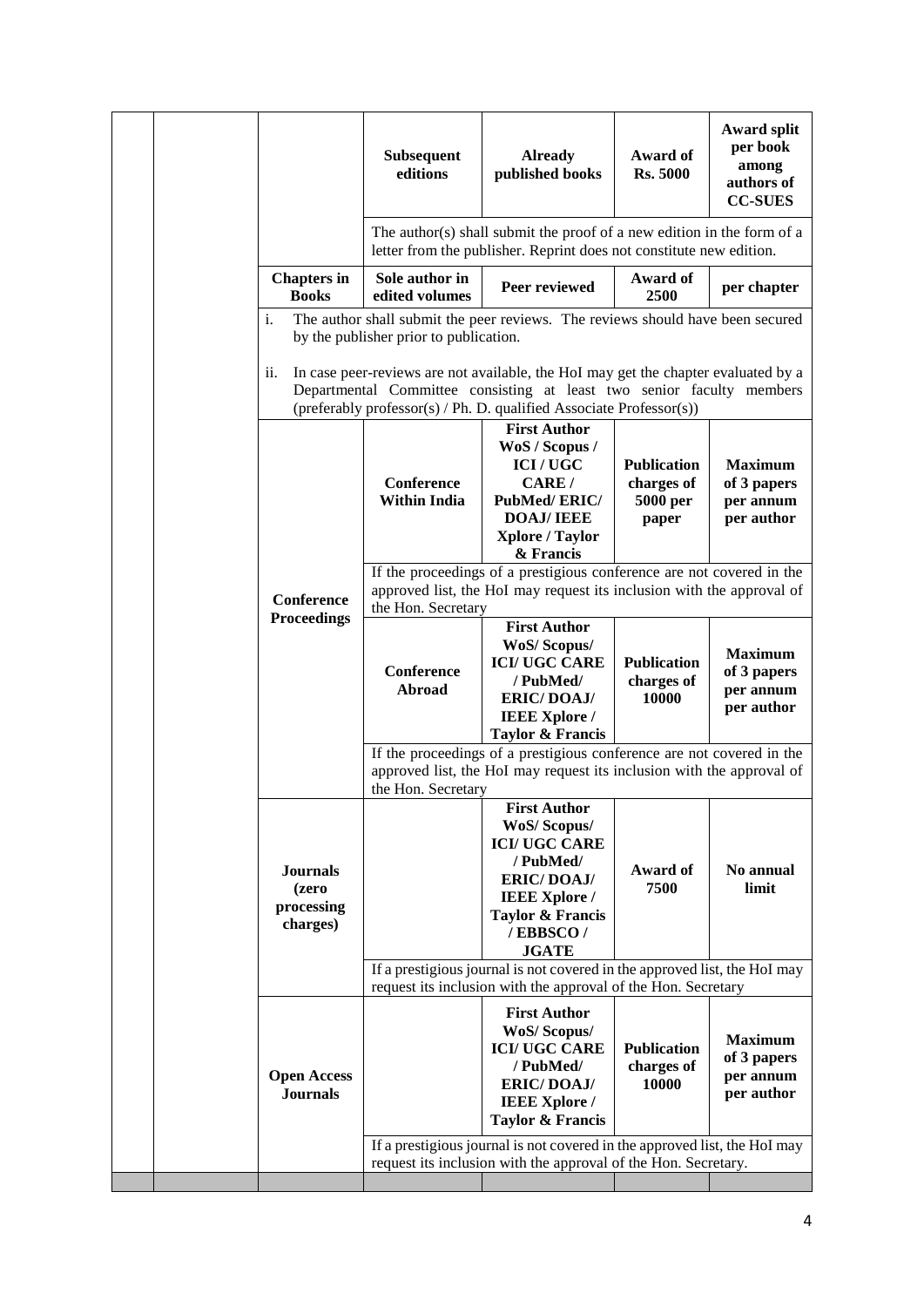| $\boldsymbol{2}$        | <b>Presentation</b>              | Conference                                             | <b>Conference</b><br>within India | Organized by<br><b>Institutions of</b><br><b>National</b><br>Importance<br>notified by MoE-<br><b>GoI, Deemed</b><br><b>Universities /</b><br><b>National Law</b><br>Universities /<br>reputed<br>educational<br><b>Institutions /</b><br>private sector<br>organizations<br>The HoI shall sponsor faculty member to a conference only if his/her                         | Participati<br>on cum<br>publication<br>charges of<br>2500                                                                          | <b>Maximum</b><br>of 3 papers<br>per annum<br>per author                        |
|-------------------------|----------------------------------|--------------------------------------------------------|-----------------------------------|---------------------------------------------------------------------------------------------------------------------------------------------------------------------------------------------------------------------------------------------------------------------------------------------------------------------------------------------------------------------------|-------------------------------------------------------------------------------------------------------------------------------------|---------------------------------------------------------------------------------|
| $\mathbf{3}$            | Participation                    | Conferences/<br>Seminars/<br>Workshops/<br><b>FDPs</b> | <b>Organized</b> in<br>India      | services in the institution can be spared.<br>Organized by<br><b>Institutions of</b><br><b>National</b><br>Importance<br>notified by MoE-<br>GoI/Public<br>Universities /<br><b>National Law</b><br>Universities /<br>IPE/<br>Governmental<br>organisations /<br><b>Deemed</b><br><b>Universities</b><br>The HoI shall sponsor faculty member to a conference / Seminar / | Participati<br>on charges<br>of 5000                                                                                                | maximum<br>per annum<br>for 1 or<br>multiple                                    |
|                         |                                  |                                                        | spared.                           | Workshop / FDP only if his/her services in the institution can be                                                                                                                                                                                                                                                                                                         |                                                                                                                                     |                                                                                 |
| $\overline{\mathbf{4}}$ | <b>External</b><br><b>Grants</b> | <b>Research</b><br><b>Projects</b>                     | <b>Sponsored</b>                  | GoI / State<br>Government /<br>Universities /<br>Industries /<br>Corporate<br>Bodies /<br><b>International</b><br>Organisations                                                                                                                                                                                                                                           | Award of<br>2% of the<br>received<br>grant for<br>projects<br>over 1 lakh<br>with<br>minimum<br>of 5000 and<br>maximum<br>of 50,000 | To be<br><b>Shared with</b><br>co-<br>investigator(<br>s) of CC-<br><b>SUES</b> |
|                         |                                  |                                                        |                                   | The criterion is self-explanatory                                                                                                                                                                                                                                                                                                                                         |                                                                                                                                     |                                                                                 |
|                         |                                  | Organization<br>of FDP/<br><b>Conference</b>           | <b>National</b>                   | GoI / State<br>Government /<br>Universities /<br>Industries /<br>Corporate<br><b>Bodies/</b><br><b>International</b><br><b>Organisations</b>                                                                                                                                                                                                                              | Award of<br>2500                                                                                                                    | To be<br>awarded to<br>convener /<br>coordinator                                |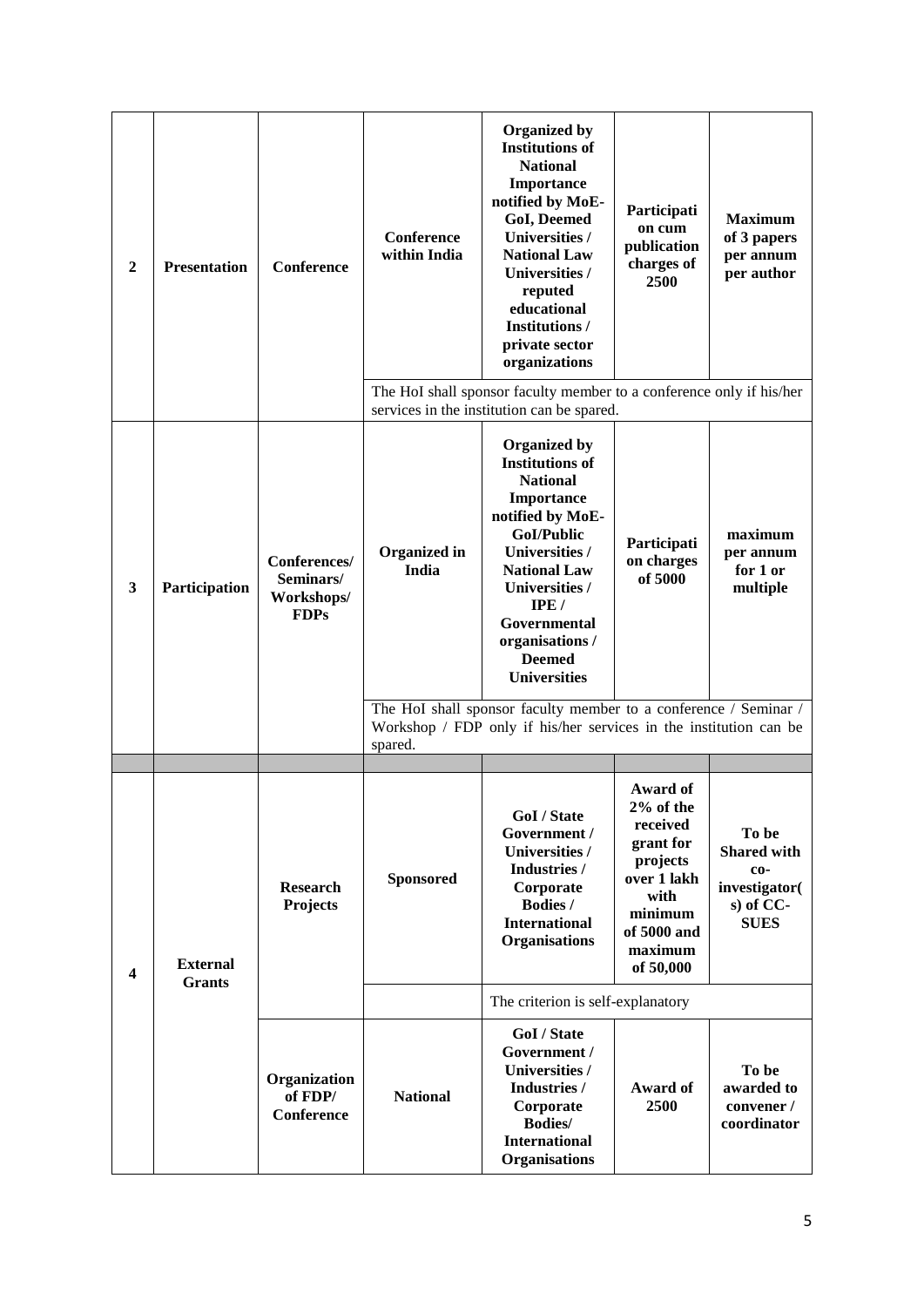|   |                |                                                                      |                                          | The criterion is self-explanatory                                                                |                                                |                                                                                  |
|---|----------------|----------------------------------------------------------------------|------------------------------------------|--------------------------------------------------------------------------------------------------|------------------------------------------------|----------------------------------------------------------------------------------|
|   |                |                                                                      | <b>International</b>                     | Recognised<br><b>International</b><br><b>Professional</b><br><b>Bodies</b>                       | Award of<br>5000                               | To be<br>awarded to<br>convener /<br>coordinator                                 |
|   |                |                                                                      |                                          | The criterion is self-explanatory                                                                |                                                |                                                                                  |
|   |                |                                                                      | <b>Intellectual</b>                      | Analysis, Design<br>& Estimation /<br>proof checking<br>etc.                                     | <b>Institution</b><br>: Faculty<br>20:80       | To be<br>shared with<br>co-workers                                               |
|   |                |                                                                      |                                          | The distribution shall be from the balance<br>$\mathbf{1}$ .<br>amount after paying GST, if any. |                                                |                                                                                  |
|   |                | Consultancy                                                          | <b>Utilizing</b><br><b>Institutional</b> | <b>Research based</b><br>or experiment /<br>testing based<br>projects                            | <b>Institution:</b><br><b>Faculty</b><br>60:40 | To be<br>shared with<br>co-workers                                               |
|   |                |                                                                      | <b>Infrastructure</b>                    | The distribution shall be from the balance<br>i.<br>amount after paying GST, if any.             |                                                |                                                                                  |
|   |                |                                                                      |                                          |                                                                                                  |                                                |                                                                                  |
|   |                | Indian<br>(Applicant<br>CC - SUES)                                   | <b>Published</b>                         | <b>Full Processing</b><br>fees paid by<br><b>SUES</b>                                            | Award of<br>2000                               | For each<br>inventor<br>belonging to<br>CC - SUES,<br>limited to a<br>maximum of |
|   |                |                                                                      |                                          | The criterion is self-explanatory                                                                |                                                |                                                                                  |
|   |                |                                                                      | <b>Registered</b><br><b>Granted</b>      | Design                                                                                           | Award of<br>10000                              |                                                                                  |
|   |                |                                                                      |                                          | The criterion is self-explanatory                                                                |                                                | three                                                                            |
|   |                |                                                                      |                                          | <b>Utility</b>                                                                                   | Award of<br>25000                              | inventors<br>per patent                                                          |
|   |                |                                                                      |                                          | The criterion is self-explanatory                                                                |                                                |                                                                                  |
|   |                |                                                                      | <b>Published</b>                         | <b>Full Processing</b><br>fees paid by<br><b>SUES</b>                                            | Award of<br>2000                               | For each                                                                         |
| 5 |                |                                                                      |                                          | The criterion is self-explanatory                                                                |                                                | inventor<br>belonging to                                                         |
|   | <b>Patents</b> | <b>International</b>                                                 | <b>Registered</b>                        | Design                                                                                           | Award of<br>5000                               | CC - SUES,<br>limited to a                                                       |
|   |                | (Applicant                                                           |                                          | The criterion is self-explanatory                                                                |                                                | maximum of                                                                       |
|   |                | CC - SUES)                                                           | <b>Granted</b>                           | <b>Innovation</b><br>The criterion is self-explanatory                                           | Award of<br>10000                              | three<br>inventors<br>per patent                                                 |
|   |                |                                                                      |                                          | <b>Utility</b>                                                                                   | Award of<br>20000                              |                                                                                  |
|   |                |                                                                      | <b>Granted</b>                           | The criterion is self-explanatory                                                                |                                                |                                                                                  |
|   |                | <b>Applied by</b><br><b>Individual</b><br>(Indian/Inter<br>national) |                                          | Design/<br>Innovation/                                                                           |                                                | To be<br>shared                                                                  |
|   |                |                                                                      | <b>Granted</b>                           | <b>Utility</b><br><b>Processing fees</b><br>borne by<br>applicant                                | Award of<br>5000                               | equally<br>among<br><b>SUES</b><br><b>Inventors</b>                              |
|   |                |                                                                      |                                          | The criterion is self-explanatory                                                                |                                                |                                                                                  |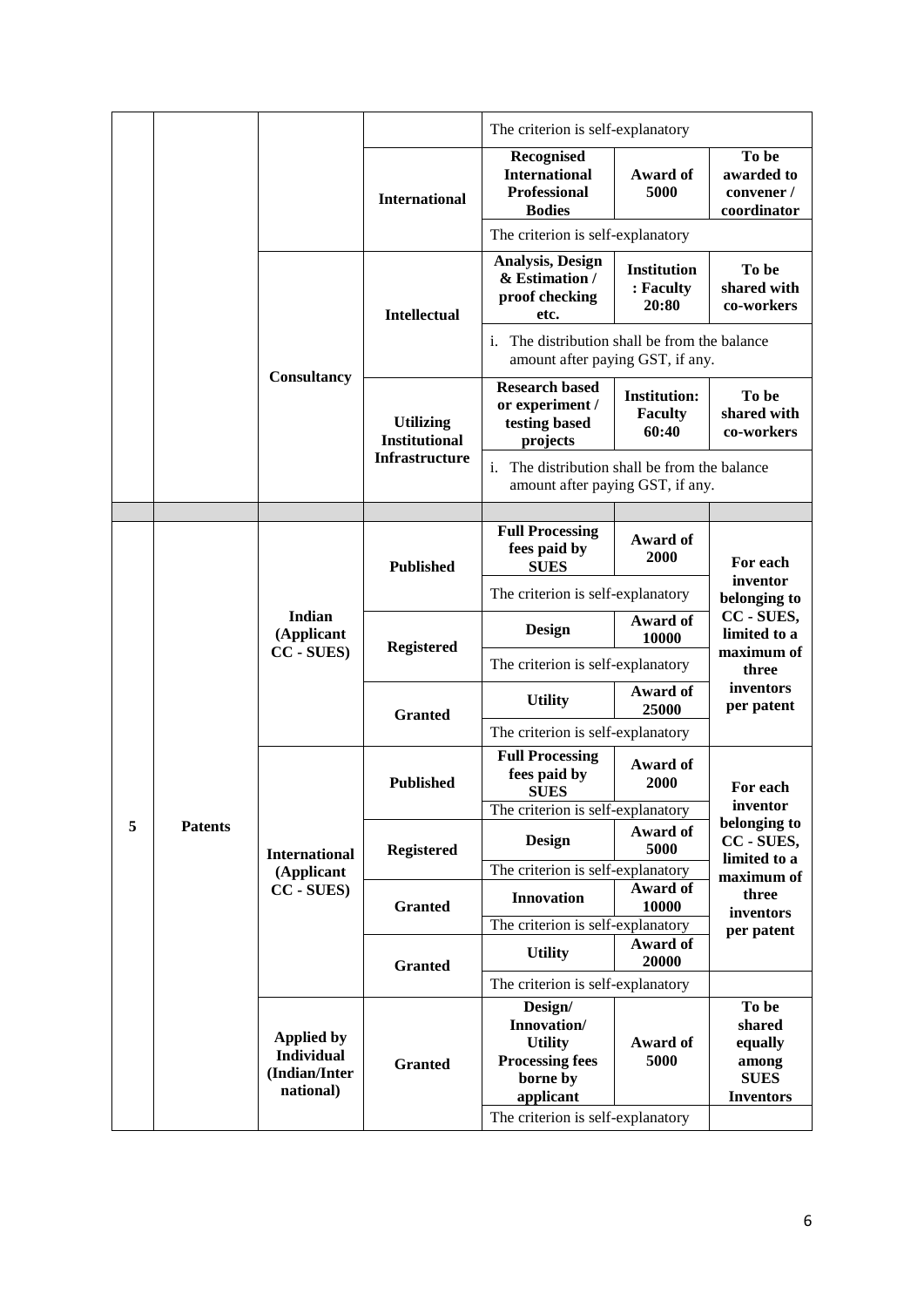|   |                                          | <b>Technology</b><br><b>Transfer</b>                               | Patent in the<br>name of<br><b>Institution</b> | <b>Product / Design</b><br>i.<br>The award shall be given only when the                                                                                                                                                                                                                      | Award of<br>15% of the<br>pay-off/<br>licencing<br>fees /<br>royalty | To be<br>shared by<br>the<br>technology<br>transfer<br>team |
|---|------------------------------------------|--------------------------------------------------------------------|------------------------------------------------|----------------------------------------------------------------------------------------------------------------------------------------------------------------------------------------------------------------------------------------------------------------------------------------------|----------------------------------------------------------------------|-------------------------------------------------------------|
|   |                                          |                                                                    |                                                | minimum pay-off / licencing fee / royalty<br>received is Rs.1,00,000/-<br>minimum<br>ii. The<br>Rs.25,000/-                                                                                                                                                                                  | award<br>amount                                                      | shall<br>be                                                 |
|   |                                          | <b>Applied by</b><br><b>CC-SUES</b>                                | Ownership                                      | <b>Full Processing</b><br>fees paid by<br><b>SUES</b>                                                                                                                                                                                                                                        | Award of<br>5000                                                     | To be<br>shared<br>equally by<br>all                        |
|   |                                          |                                                                    |                                                | The criterion is self-explanatory                                                                                                                                                                                                                                                            |                                                                      |                                                             |
|   | Copyright                                | <b>Applied by</b><br><b>Individual</b>                             | Ownership                                      | <b>Processing fees</b><br>borne by<br>applicant                                                                                                                                                                                                                                              | Award of<br>2500                                                     | To be<br>shared<br>equally by<br>all                        |
|   |                                          |                                                                    |                                                | The criterion is self-explanatory                                                                                                                                                                                                                                                            |                                                                      |                                                             |
|   |                                          |                                                                    |                                                |                                                                                                                                                                                                                                                                                              |                                                                      |                                                             |
| 6 | <b>Awards and</b><br><b>Recognitions</b> | Academic /<br>Research /<br><b>Societal</b><br><b>Contribution</b> |                                                | GoI, State<br>Government,<br><b>Institutions of</b><br><b>National</b><br>Importance<br>notified by MoE-<br>GoI, Public<br>Universities,<br><b>Nationally or</b><br><b>Internationally</b><br>recognized<br>profession bodies<br>like but not<br>limited to IE(I),<br>IEEE, ACM, CSI<br>etc. | Award of<br>5000                                                     | Per awardee                                                 |
|   |                                          |                                                                    |                                                | The criterion is self-explanatory                                                                                                                                                                                                                                                            |                                                                      |                                                             |
|   |                                          | <b>Best Paper</b><br>Award                                         | <b>Published in</b><br><b>Journal</b>          | <b>First Author</b><br><b>WoS/Scopus/</b><br><b>ICI/UGC CARE</b><br>/ PubMed/<br><b>ERIC/DOAJ/</b><br><b>IEEE Xplore /</b><br><b>Taylor &amp; Francis</b>                                                                                                                                    | Award of<br>5000                                                     | For first<br>author                                         |
|   |                                          |                                                                    |                                                | If a prestigious journal is not covered in the<br>approved list, the HoI may request its inclusion<br>with the approval of the Hon. Secretary.                                                                                                                                               |                                                                      |                                                             |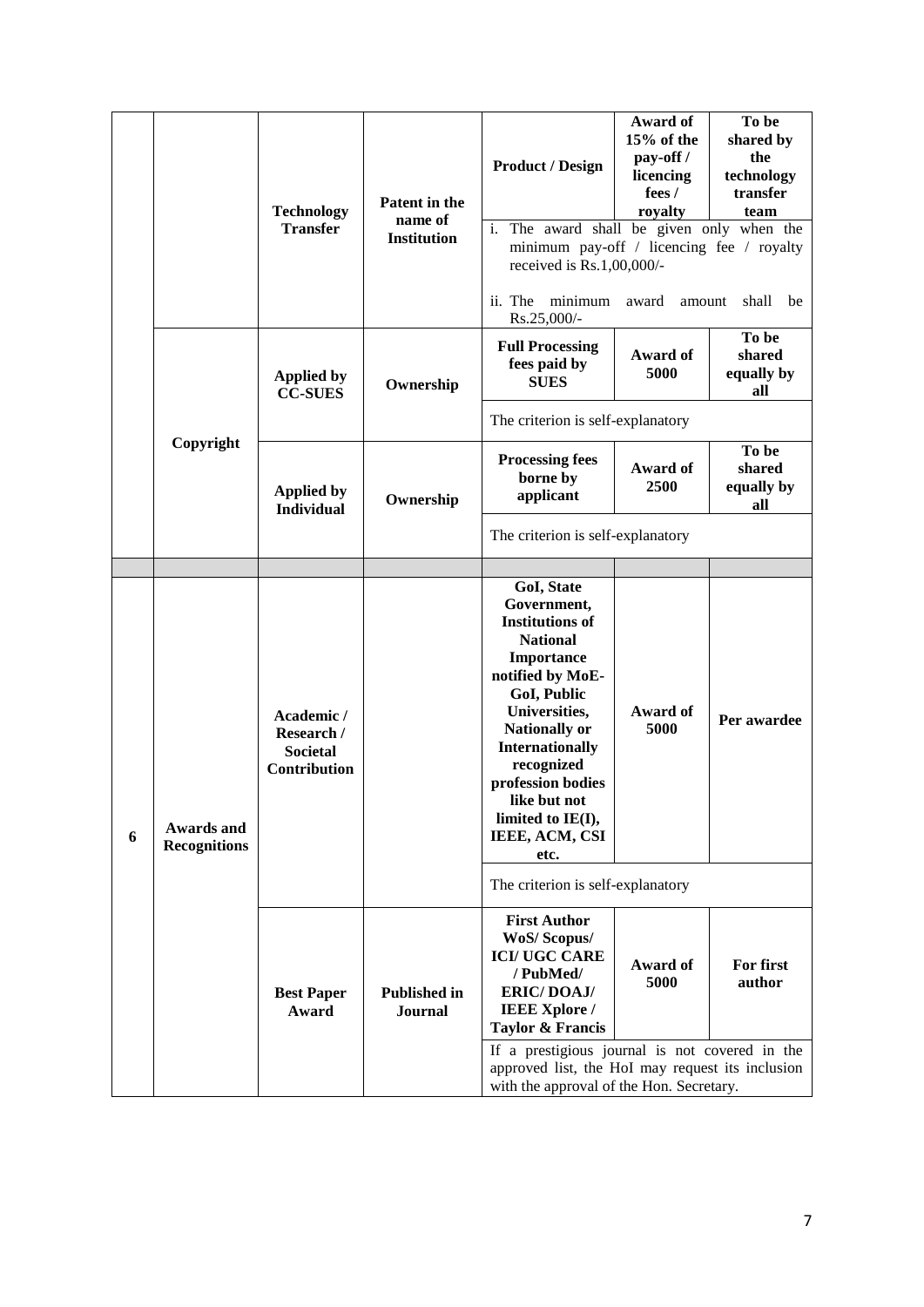|   |                                                     | <b>Best Paper</b><br>Award                       | <b>Published in</b><br><b>Conference</b><br><b>Proceedings</b>   | <b>First Author</b><br>WoS/Scopus/<br><b>ICI/UGC CARE</b><br>/ PubMed/<br><b>ERIC/DOAJ/</b><br><b>IEEE Xplore /</b><br><b>Taylor &amp; Francis</b>                           | Award of<br>2000         | For first<br>author                                                                 |
|---|-----------------------------------------------------|--------------------------------------------------|------------------------------------------------------------------|------------------------------------------------------------------------------------------------------------------------------------------------------------------------------|--------------------------|-------------------------------------------------------------------------------------|
|   |                                                     |                                                  |                                                                  | If the proceedings of a prestigious conference are<br>not covered in the approved list, the HoI may<br>request its inclusion with the approval of the Hon.<br>Secretary      |                          |                                                                                     |
|   |                                                     | <b>Merit Award</b>                               | Topper+Elite+                                                    | Topper with >=<br>90%                                                                                                                                                        | Award of<br>2000         |                                                                                     |
|   | in NPTEL<br><b>FDP Course</b><br><b>Merit Award</b> | <b>Gold Medal</b>                                | The faculty member shall submit the relevant<br>NPTL certificate |                                                                                                                                                                              |                          |                                                                                     |
|   |                                                     |                                                  | Elite+Gold                                                       | $>= 90\%$                                                                                                                                                                    | Award of<br>1000         |                                                                                     |
|   |                                                     | in NPTEL<br><b>FDP Course</b>                    | <b>Medal</b>                                                     | The faculty member shall submit the relevant<br>NPTL certificate                                                                                                             |                          |                                                                                     |
|   |                                                     | <b>Merit Award</b><br>in ATAL<br>FDP/            |                                                                  | $>= 80\%$ Marks                                                                                                                                                              | Award of<br>1000         |                                                                                     |
|   |                                                     | <b>ARPIT</b><br>Refresher<br>Course              |                                                                  | The faculty member shall submit the relevant<br>NPTL certificate                                                                                                             |                          |                                                                                     |
|   |                                                     |                                                  |                                                                  |                                                                                                                                                                              |                          |                                                                                     |
|   |                                                     | Compilation<br>of a<br>Complete<br><b>Course</b> |                                                                  | NPTEL/<br><b>SWAYAM/</b><br>/NMEICT/ e-<br>PG-Pathshala/<br><b>CEC</b> (Under<br>Graduate)/<br>Recognised<br><b>MOOCs</b><br>platform/<br><b>Institutional</b><br><b>LMS</b> | 10000                    | To be<br>shared<br>among all<br>content<br>developers<br>of<br>$CC-$<br><b>SUES</b> |
| 7 | e-Content<br><b>Development</b>                     |                                                  |                                                                  | faculty<br>i. The<br>appointment / assignment letter from relevant<br>authority<br>ii. The faculty member<br>completion certificate from relevant authority                  | member<br>shall<br>shall | submit<br>the<br>submit<br>the                                                      |
|   |                                                     | Compilation<br>of a Module<br>in a Course        |                                                                  | NPTEL/<br><b>SWAYAM/</b><br>/NMEICT/ e-<br>PG-Pathshala/<br><b>CEC</b> (Under<br>Graduate)/<br>Recognised<br><b>MOOCs</b><br>platform/                                       | 2000                     | To be<br>shared<br>among all<br>content<br>developers<br>of<br>$CC-$<br><b>SUES</b> |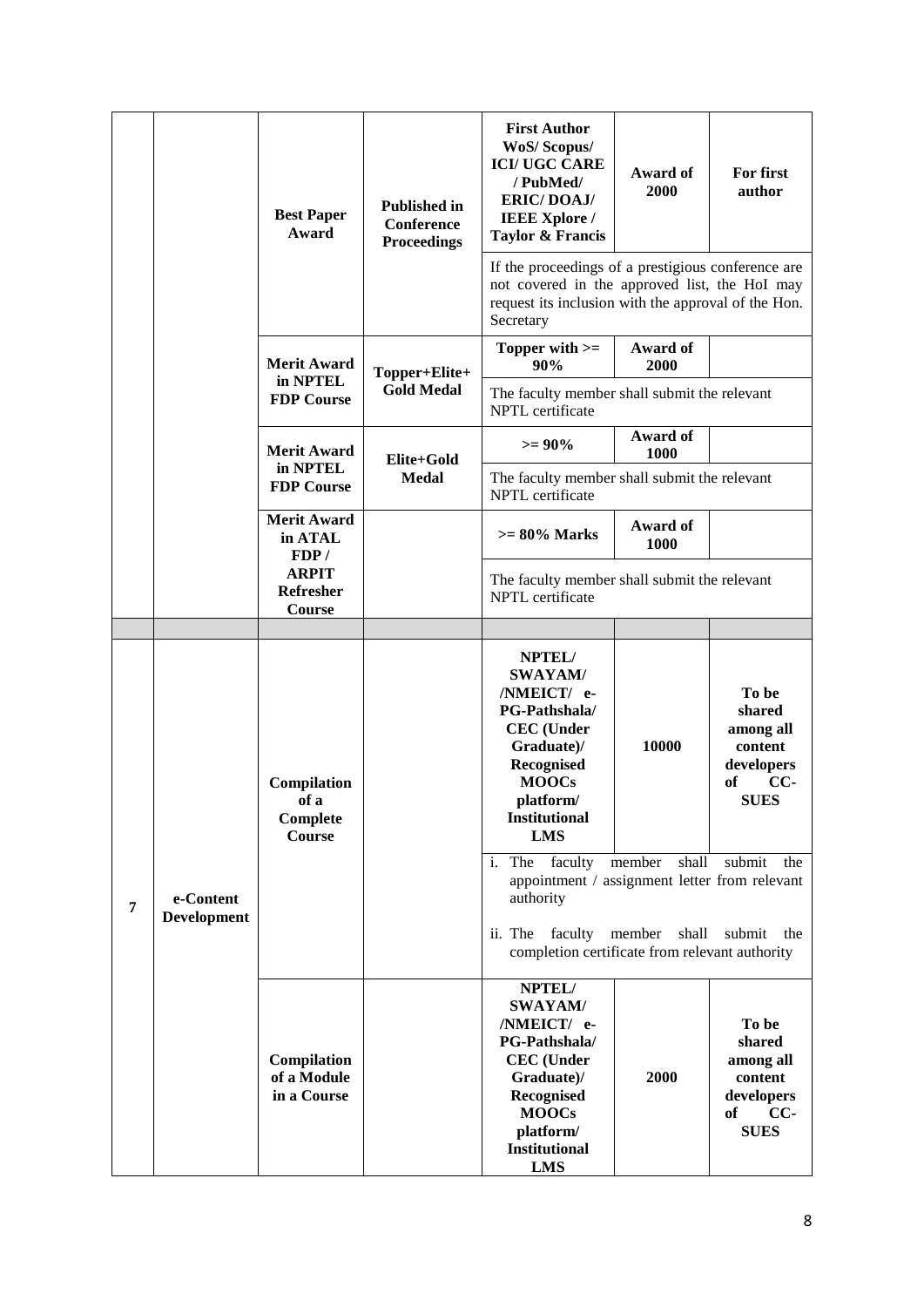|   |                                                          |                                                                   |                                                  | i. The faculty member<br>appointment / assignment letter from relevant<br>authority<br>ii. The                                                                                                                                        | shall<br>faculty member shall                       | submit the<br>submit<br>the                                                   |
|---|----------------------------------------------------------|-------------------------------------------------------------------|--------------------------------------------------|---------------------------------------------------------------------------------------------------------------------------------------------------------------------------------------------------------------------------------------|-----------------------------------------------------|-------------------------------------------------------------------------------|
|   |                                                          | <b>Translation</b><br>of a Course<br>to Urdu                      |                                                  | completion certificate from relevant authority<br>NPTEL/<br><b>SWAYAM/</b><br>/NMEICT/ e-<br><b>PG-Pathshala/</b><br><b>CEC</b> (Under<br>Graduate)/<br>Recognised<br><b>MOOCs</b><br>platform/<br><b>Institutional</b><br><b>LMS</b> | 7500                                                | To be<br>shared<br>among all<br>translators<br>of CC-<br><b>SUES</b>          |
|   |                                                          |                                                                   |                                                  | The faculty member<br>$\mathbf{i}$ .<br>appointment / assignment letter from relevant<br>authority<br>ii.<br>The faculty member shall<br>completion certificate from relevant authority                                               | shall                                               | submit<br>the<br>submit<br>the                                                |
|   |                                                          | <b>Translation</b><br>of a Course<br>to any<br>Indian<br>Language |                                                  | NPTEL/<br><b>SWAYAM/</b><br>/NMEICT/ e-<br>PG-Pathshala/<br><b>CEC</b> (Under<br>Graduate)/<br>Recognised<br><b>MOOCs</b><br>platform/<br><b>Institutional</b><br><b>LMS</b>                                                          | 5000                                                | To be<br>shared<br>among all<br>translators<br>$CC -$<br>of<br><b>SUES</b>    |
|   |                                                          |                                                                   |                                                  | $\mathbf{i}$ .<br>The faculty member<br>appointment / assignment letter from relevant<br>authority<br>ii.<br>The<br>completion certificate from relevant authority                                                                    | shall<br>faculty member shall                       | submit the<br>submit the                                                      |
|   |                                                          | <b>To Sustain</b><br><b>Professional</b><br><b>Chapter</b>        |                                                  | IEEE, SAE,<br>ACM, ICI,<br>AIMA, AIMS,<br>HMA, HRD<br>Network, SMS,<br>SHRM, IFA etc.                                                                                                                                                 | Full<br><b>Annual</b><br>Subscriptio<br>$\mathbf n$ | To be given<br>to required<br>number of<br>faculty as<br>per chapter<br>norms |
| 8 | Membership<br>оf<br><b>Professional</b><br><b>Bodies</b> | <b>Individual</b>                                                 | Life<br>Membership<br>paid once in<br>the career | The criterion is self-explanatory<br><b>Applicant should</b><br>have completed<br>two years of<br>service                                                                                                                             | Membershi<br>p fee<br>5000                          | <b>Maximum</b><br>limit &<br>restricted to<br>any one<br>professional<br>body |
|   |                                                          |                                                                   |                                                  | The criterion is self-explanatory                                                                                                                                                                                                     |                                                     |                                                                               |
|   |                                                          |                                                                   |                                                  |                                                                                                                                                                                                                                       |                                                     |                                                                               |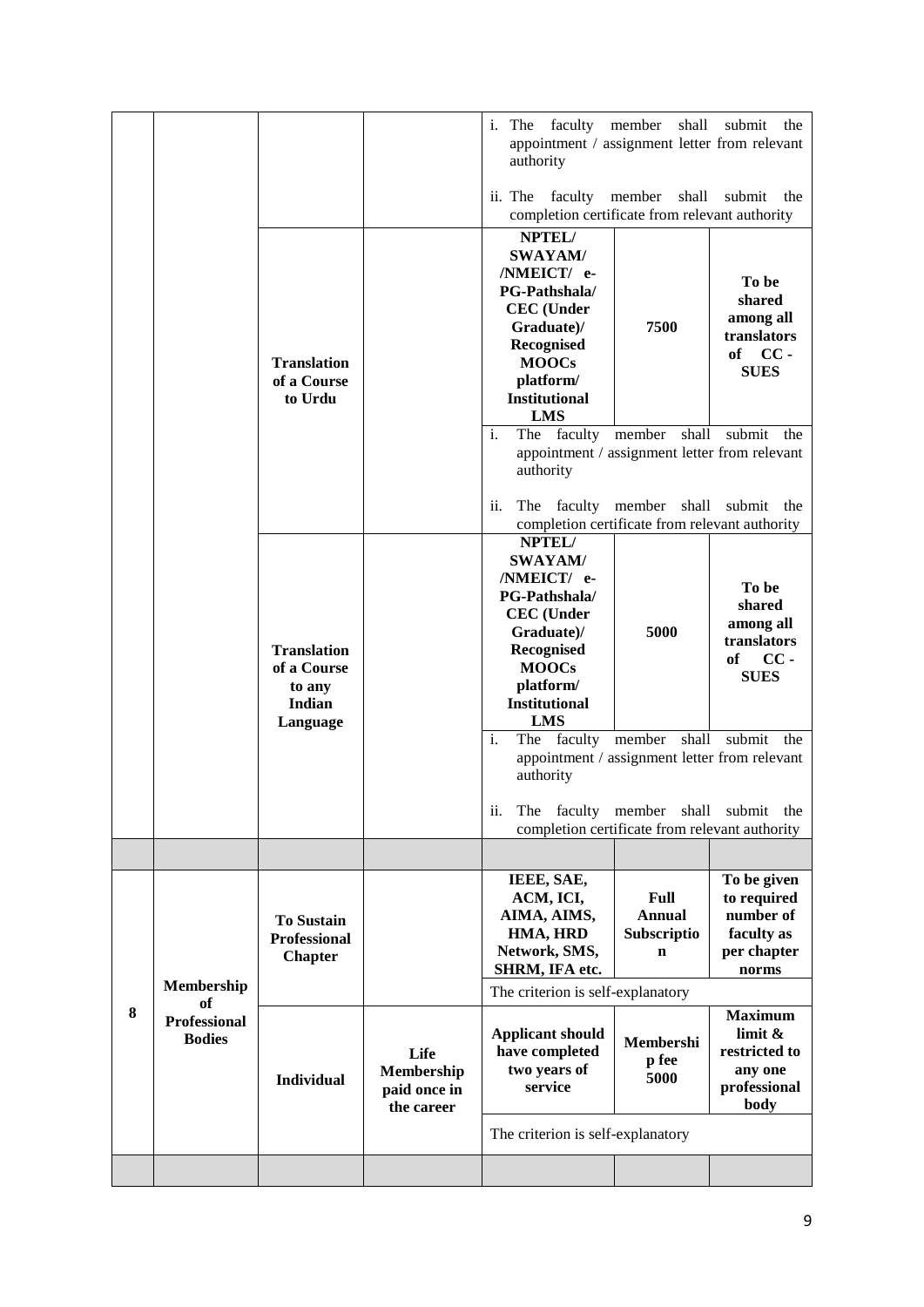|                  |                                                      |                                      |                                                     | On award of first<br>PhD degree by a<br>university<br>recognized by<br><b>UGC</b>                                                                                                                                                                                                             | <b>Incentive of</b><br>7500 / 5000<br>per month | Paid along<br>with the<br>salary |
|------------------|------------------------------------------------------|--------------------------------------|-----------------------------------------------------|-----------------------------------------------------------------------------------------------------------------------------------------------------------------------------------------------------------------------------------------------------------------------------------------------|-------------------------------------------------|----------------------------------|
|                  |                                                      |                                      |                                                     | i. Incentive of Rs. 7500 for faculty members who<br>acquire Ph. D. degree in a professional course,<br>from the date of award of PC.                                                                                                                                                          |                                                 |                                  |
| $\boldsymbol{9}$ | Qualification<br>Improvemen                          | <b>PhD</b>                           |                                                     | ii. Incentive of Rs. 5000 for faculty members who<br>acquire Ph. D. degree in a non-professional<br>course, from the date of award of PC.                                                                                                                                                     |                                                 |                                  |
|                  | t                                                    |                                      |                                                     | iii. In the event a faculty member with Ph. D.<br>degree<br>in<br>a<br>subsequently acquires another Ph. D. degree in<br>a professional course, the incentive may be<br>upgraded from Rs. 5000 to Rs. 7500.                                                                                   | non-professional                                | course,                          |
|                  |                                                      | Certificate<br>Course                |                                                     | NPTEL/Other<br>Recognised<br><b>Courses</b>                                                                                                                                                                                                                                                   | <b>Examinatio</b><br>n Fee                      |                                  |
|                  |                                                      |                                      |                                                     | The faculty member should submit the proof of                                                                                                                                                                                                                                                 |                                                 |                                  |
|                  |                                                      |                                      |                                                     | of<br>payment<br>reimbursement from the HoI.                                                                                                                                                                                                                                                  | examination<br>fee                              | claim<br>to                      |
|                  |                                                      |                                      |                                                     |                                                                                                                                                                                                                                                                                               |                                                 |                                  |
| 10               | <b>Research</b><br><b>Supervision</b>                | Award of<br>Ph.D.<br>degree          |                                                     | <b>Research scholar</b><br>may be from<br><b>Research</b><br>Centers of CC -<br><b>SUES</b> or any<br>other University                                                                                                                                                                        | Award of<br>5000                                |                                  |
|                  |                                                      |                                      |                                                     | The Research Supervisor should submit the press note of the<br>university showing the name of the candidate, name of the supervisor,<br>title of thesis and date of award of Ph. D. degree.                                                                                                   |                                                 |                                  |
|                  |                                                      |                                      |                                                     |                                                                                                                                                                                                                                                                                               |                                                 |                                  |
|                  | <b>Faculty</b><br><b>Excellence</b><br><b>Awards</b> | <b>Overall</b><br><b>Performance</b> |                                                     | Criteria as per<br><b>Excellence</b><br>Award<br>Committee<br>Recommendatio<br>$ns*$                                                                                                                                                                                                          | Award of<br>10000                               |                                  |
| 11               |                                                      |                                      |                                                     | *Award to be based on the score of Academic Parameters from SUES Annual Performance<br>Appraisal and total of the rewards received in S. No. 1 to 9 of Faculty Incentive Scheme. A<br>committee shall be constituted to recommend suitable implementation policy for the excellence<br>award. |                                                 |                                  |
|                  |                                                      |                                      | This incentive is in abeyance until further orders. |                                                                                                                                                                                                                                                                                               |                                                 |                                  |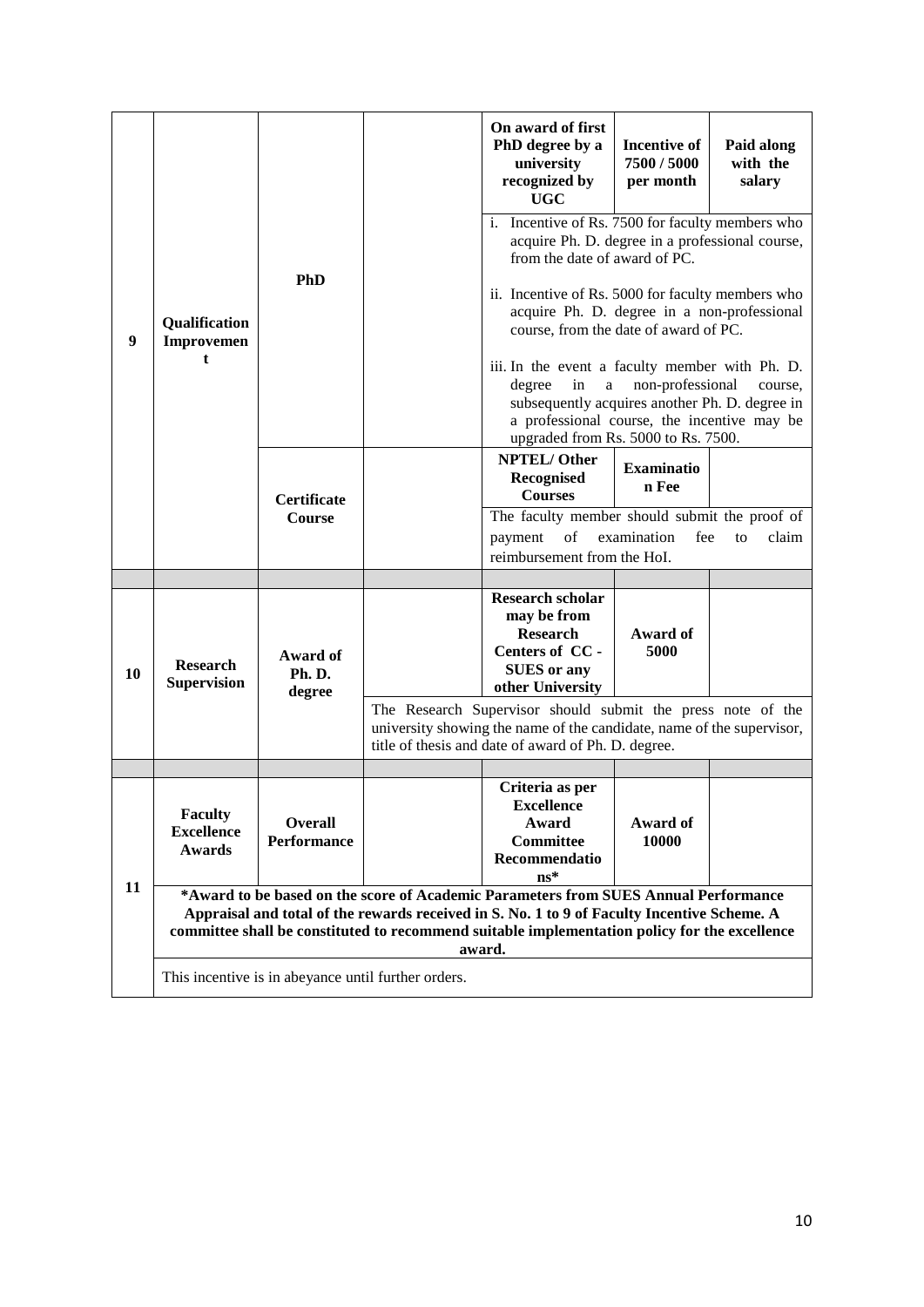|              | <b>SULTAN UL ULOOM EDUCATION SOCIETY</b><br><b>FACULTY INCENTIVE SCHEME</b><br><b>STREAM - 1</b> |                                                        |                                                  |                                                                                                                                                                                                        |                                                     |                                                                            |  |  |
|--------------|--------------------------------------------------------------------------------------------------|--------------------------------------------------------|--------------------------------------------------|--------------------------------------------------------------------------------------------------------------------------------------------------------------------------------------------------------|-----------------------------------------------------|----------------------------------------------------------------------------|--|--|
| S.<br>No.    | <b>Incentive for</b>                                                                             | Category                                               | subcategory                                      | Prerequisite                                                                                                                                                                                           | <b>Incentive</b><br>Amount (Rs)                     | <b>Remarks</b>                                                             |  |  |
|              |                                                                                                  |                                                        |                                                  | CC - SUES stands for Constituent College of Sultan Ul Uloom Education Society                                                                                                                          |                                                     |                                                                            |  |  |
|              |                                                                                                  | Conference                                             | Conference<br>Within India                       | <b>First Author</b><br>WoS / Scopus / ICI / UGC<br>CARE / PubMed/ ERIC/<br>DOAJ/ IEEE Xplore / Taylor<br>Francis                                                                                       | Publication<br>charges of<br>5000 per paper         | Maximum of 3<br>papers per<br>annum per<br>author                          |  |  |
| $\mathbf{1}$ | Publication                                                                                      | Proceedings                                            | Conference<br>Abroad                             | First Author<br>WoS / Scopus / ICI / UGC<br>CARE / PubMed/ ERIC/<br>DOAJ/ IEEE Xplore / Taylor<br>Francis                                                                                              | Publication<br>charges of<br>10000                  | Maximum of 3<br>papers per<br>annum per<br>author                          |  |  |
|              |                                                                                                  | Open Access<br>Journals                                |                                                  | <b>First Author</b><br>WoS / Scopus / ICI / UGC<br>CARE / PubMed/ ERIC/<br>DOAJ/ IEEE Xplore / Taylor<br>Francis                                                                                       | Publication<br>charges of<br>10000                  | Maximum of 3<br>papers per<br>annum per<br>author                          |  |  |
|              |                                                                                                  |                                                        |                                                  |                                                                                                                                                                                                        |                                                     |                                                                            |  |  |
| 2            | Presentation                                                                                     | Conference                                             | Conference<br>within India                       | Organized by Institutions of<br>National Importance notified by<br>MoE-GoI, Deemed Universities<br>/ National Law Universities /<br>reputed educational Institutions /<br>private sector organizations | Participation<br>cum publication<br>charges of 2500 | Maximum of 3<br>papers per<br>annum per<br>author                          |  |  |
| 3            | Participation                                                                                    | Conferences/<br>Seminars/<br>Workshops/<br><b>FDPs</b> | Organized in<br>India                            | Organized by Institutions of<br>National Importance notified by<br>MoE-GoI/Public Universities /<br>National Law Universities / IPE<br>/ Governmental organisations /<br>Deemed Universities           | Participation<br>charges of 5000                    | maximum per<br>annum for 1 or<br>multiple                                  |  |  |
|              |                                                                                                  |                                                        |                                                  |                                                                                                                                                                                                        |                                                     |                                                                            |  |  |
|              | External                                                                                         |                                                        | Intellectual                                     | Analysis, Design & Estimation /<br>proof checking etc.                                                                                                                                                 | Institution:<br>Faculty<br>20:80                    | To be shared<br>with co-<br>workers                                        |  |  |
| 4            | Grants                                                                                           | Consultancy                                            | Utilizing<br>Institutional<br>Infrastructure     | Research based or experiment /<br>testing based projects                                                                                                                                               | Institution:<br>Faculty<br>60:40                    | To be shared<br>with co-<br>workers                                        |  |  |
|              |                                                                                                  |                                                        |                                                  |                                                                                                                                                                                                        |                                                     |                                                                            |  |  |
|              | Membership<br>of                                                                                 | To Sustain<br>Professional<br>Chapter                  |                                                  | IEEE, SAE, ACM, ICI, AIMA,<br>AIMS, HMA, HRD Network,<br>SMS, SHRM, IFA etc.                                                                                                                           | Full Annual<br>Subscription                         | To be given to<br>required<br>number of<br>faculty as per<br>chapter norms |  |  |
| 8            | Professional<br><b>Bodies</b>                                                                    | Individual                                             | Life<br>Membership<br>paid once in<br>the career | Applicant should have<br>completed two years of service                                                                                                                                                | Membership<br>fee<br>5000                           | Maximum<br>$limit \&$<br>restricted to<br>any one<br>professional<br>body  |  |  |
|              |                                                                                                  |                                                        |                                                  |                                                                                                                                                                                                        | Incentive of                                        | Paid along                                                                 |  |  |
| 9            | Qualification<br>Improvement                                                                     | PhD                                                    |                                                  | On award of first PhD degree by<br>a university recognized by UGC                                                                                                                                      | 7500 / 5000 per<br>month                            | with the<br>salary                                                         |  |  |
|              |                                                                                                  | Certificate<br>Course                                  |                                                  | NPTEL/Other Recognised<br>Courses                                                                                                                                                                      | Examination<br>Fee                                  |                                                                            |  |  |
|              |                                                                                                  |                                                        |                                                  |                                                                                                                                                                                                        |                                                     |                                                                            |  |  |
| 10           | Research<br>Supervision                                                                          | Award of<br>Ph. D.<br>degree                           |                                                  | Research scholar may be from<br>Research Centers of CC - SUES<br>or any other University                                                                                                               | Award of<br>5000                                    |                                                                            |  |  |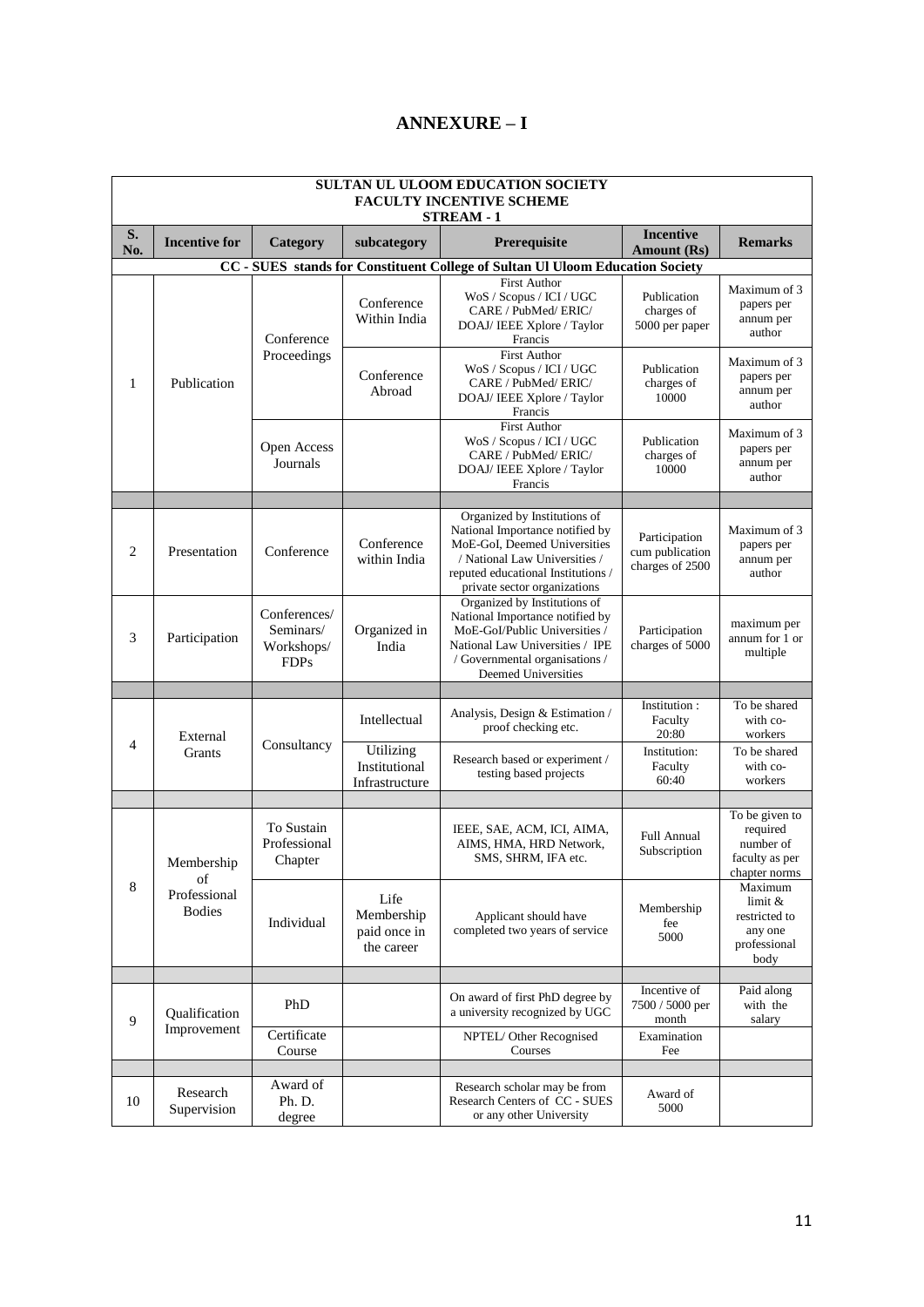|           | SULTAN UL ULOOM EDUCATION SOCIETY<br><b>FACULTY INCENTIVE SCHEME</b><br><b>STREAM II</b> |                                               |                                                                                                                  |                                                                                                                                              |                                                                                                                            |                                                                          |  |  |
|-----------|------------------------------------------------------------------------------------------|-----------------------------------------------|------------------------------------------------------------------------------------------------------------------|----------------------------------------------------------------------------------------------------------------------------------------------|----------------------------------------------------------------------------------------------------------------------------|--------------------------------------------------------------------------|--|--|
| S.<br>No. | <b>Incentive for</b>                                                                     | Category                                      | subcategory                                                                                                      | Prerequisite                                                                                                                                 | <b>Incentive</b><br><b>Amount (Rs)</b>                                                                                     | <b>Remarks</b>                                                           |  |  |
|           |                                                                                          |                                               |                                                                                                                  | CC - SUES stands for Constituent College of Sultan Ul Uloom Education Society                                                                |                                                                                                                            |                                                                          |  |  |
|           |                                                                                          |                                               | Sole author                                                                                                      | Peer reviewed /<br>Recommended by<br>duly constituted<br>committee<br>Peer reviewed /                                                        | Award of up to<br>20000 with a<br>minimum of<br>10000                                                                      | Per book<br>Award split per                                              |  |  |
|           |                                                                                          | <b>Books</b>                                  | With<br>$co$ -author $(s)$                                                                                       | Recommended by<br>duly constituted<br>committee                                                                                              | Award as above<br>shared in the ratio<br>60:40 / 50:25:25                                                                  | book among 2/3<br>authors of CC-<br><b>SUES</b>                          |  |  |
|           |                                                                                          |                                               | Editor                                                                                                           | Peer reviewed<br>volumes / conference<br>proceedings /<br>Handbooks                                                                          | Award of 10000                                                                                                             | Per volume                                                               |  |  |
| 1         | Publication                                                                              |                                               | Subsequent<br>editions                                                                                           | Already published<br>books                                                                                                                   | Award of Rs.<br>5000                                                                                                       | Award split per<br>book among<br>authors of CC-<br><b>SUES</b>           |  |  |
|           |                                                                                          | Chapters in<br><b>Books</b>                   | Sole author in<br>edited<br>volumes                                                                              | Peer reviewed                                                                                                                                | Award of 2500                                                                                                              | per chapter                                                              |  |  |
|           |                                                                                          | Journals<br>(zero<br>processing<br>charges)   |                                                                                                                  | <b>First Author</b><br>WoS/ Scopus/ ICI/<br>UGC CARE /<br>PubMed/ERIC/<br>DOAJ/ IEEE Xplore<br>/ Taylor & Francis /<br><b>EBBSCO / JGATE</b> | Award of 7500                                                                                                              | No annual limit                                                          |  |  |
|           |                                                                                          |                                               |                                                                                                                  |                                                                                                                                              |                                                                                                                            |                                                                          |  |  |
|           | Research<br>Projects<br>External<br>Grants<br>Organization<br>of FDP/<br>Conference      |                                               | Sponsored                                                                                                        | GoI / State<br>Government /<br>Universities /<br>Industries / Corporate<br>Bodies / International<br>Organisations                           | Award of 2% of<br>the received grant<br>for projects over<br>1 lakh with<br>minimum of<br>5000 and<br>maximum of<br>50,000 | To be Shared<br>with co-<br>investigator (s) of<br><b>CC-SUES</b>        |  |  |
| 4         |                                                                                          | National                                      | GoI / State<br>Government /<br>Universities /<br>Industries / Corporate<br>Bodies/International<br>Organisations | Award of 2500                                                                                                                                | To be awarded to<br>convener/<br>coordinator                                                                               |                                                                          |  |  |
|           |                                                                                          |                                               | International                                                                                                    | Recognised<br>International<br><b>Professional Bodies</b>                                                                                    | Award of<br>5000                                                                                                           | To be awarded to<br>convener /<br>coordinator                            |  |  |
|           |                                                                                          |                                               |                                                                                                                  |                                                                                                                                              |                                                                                                                            |                                                                          |  |  |
|           |                                                                                          |                                               | Published                                                                                                        | Full Processing fees<br>paid by Institution                                                                                                  | Award of<br>2000                                                                                                           | For each inventor                                                        |  |  |
|           |                                                                                          | Indian<br>(Applicant<br>CC - SUES)<br>Patents | Registered                                                                                                       | Design                                                                                                                                       | Award of 10000                                                                                                             | belonging to CC<br>- SUES, limited<br>to a maximum of<br>three inventors |  |  |
| 5         |                                                                                          |                                               | Granted                                                                                                          | Utility                                                                                                                                      | Award of 25000                                                                                                             | per patent                                                               |  |  |
|           |                                                                                          | International<br>(Applicant                   | Published                                                                                                        | Full Processing fees<br>paid by SUES                                                                                                         | Award of<br>2000                                                                                                           | For each inventor<br>belonging to CC<br>- SUES, limited                  |  |  |
|           |                                                                                          | CC - SUES)                                    | Registered                                                                                                       | Design                                                                                                                                       | Award of 5000                                                                                                              | to a maximum of<br>three inventors<br>per patent                         |  |  |

### **ANNEXURE – II**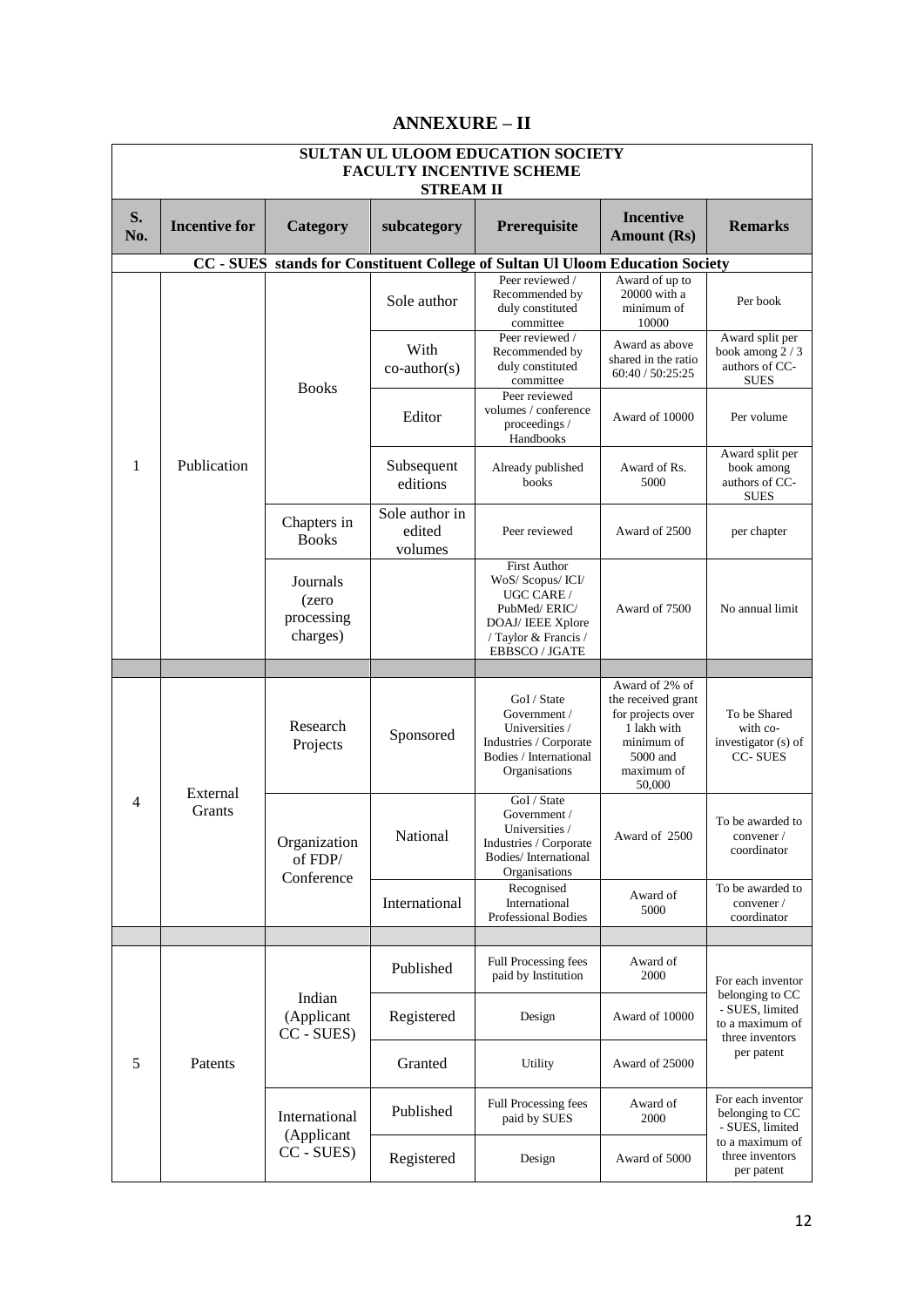|   |                            |                                                              | Granted                                   | Innovation                                                                                                                                                                                                                                             | Award of 10000             |                                                                         |
|---|----------------------------|--------------------------------------------------------------|-------------------------------------------|--------------------------------------------------------------------------------------------------------------------------------------------------------------------------------------------------------------------------------------------------------|----------------------------|-------------------------------------------------------------------------|
|   |                            |                                                              | Granted                                   | Utility                                                                                                                                                                                                                                                | Award of 20000             |                                                                         |
|   |                            | Applied by<br>Individual<br>(Indian $/$<br>International)    | Granted                                   | Design/Innovation/<br>Utility<br>Processing fees borne<br>by applicant                                                                                                                                                                                 | Award of<br>5000           | To be shared<br>equally among<br><b>SUES</b> Inventors                  |
|   |                            | Technology<br>Transfer                                       | Patent in the<br>name of<br>Institution   | Design / Product                                                                                                                                                                                                                                       | Award of<br>Rs. 1, 00, 000 | To be shared by<br>the technology<br>transfer team                      |
|   | Copyright                  | Applied by<br><b>SUES</b>                                    | Ownership                                 | Full Processing fees<br>paid by SUES                                                                                                                                                                                                                   | Award of<br>5000           | To be shared<br>equally by all                                          |
|   |                            | Applied by<br>Individual                                     | Ownership                                 | Processing fees borne<br>by applicant                                                                                                                                                                                                                  | Award of<br>2500           | To be shared<br>equally by all                                          |
|   |                            |                                                              |                                           |                                                                                                                                                                                                                                                        |                            |                                                                         |
|   |                            | Academic /<br>Research /<br>Societal<br>Contribution         |                                           | GoI, State<br>Government,<br>Institutions of<br>National Importance<br>notified by MoE-GoI,<br>Public Universities,<br>Nationally or<br>Internationally<br>recognized<br>profession bodies<br>like but not limited to<br>IE(I), IEEE, ACM,<br>CSI etc. | Award of 5000              | Per awardee                                                             |
|   | Awards and<br>Recognitions | <b>Best Paper</b><br>Award                                   | Published in<br>Journal                   | <b>First Author</b><br>WoS/ Scopus/ ICI/<br>UGC CARE /<br>PubMed/ERIC/<br>DOAJ/ IEEE Xplore<br>/ Taylor & Francis                                                                                                                                      | Award of 5000              | For first author                                                        |
| 6 |                            | <b>Best Paper</b><br>Award                                   | Published in<br>Conference<br>Proceedings | <b>First Author</b><br>WoS/ Scopus/ ICI/<br>UGC CARE /<br>PubMed/ERIC/<br>DOAJ/ IEEE Xplore<br>/ Taylor & Francis                                                                                                                                      | Award of 2000              | For first author                                                        |
|   |                            | Merit Award<br>in NPTEL<br>FDP Course                        | Topper+Elite<br>+Gold Medal               | Topper with $>= 90\%$                                                                                                                                                                                                                                  | Award of<br>2000           |                                                                         |
|   |                            | Merit Award<br>in NPTEL<br>FDP Course                        | Elite+Gold<br>Medal                       | $>= 90%$                                                                                                                                                                                                                                               | Award of<br>1000           |                                                                         |
|   |                            | Merit Award<br>in ATAL<br>FDP / ARPIT<br>Refresher<br>Course | Elite+Gold<br>Medal                       | $>= 80\%$ Marks                                                                                                                                                                                                                                        | Award of<br>1000           |                                                                         |
|   |                            |                                                              |                                           |                                                                                                                                                                                                                                                        |                            |                                                                         |
| 7 | e-Content<br>Development   | Compilation<br>of a<br>Complete<br>Course                    |                                           | NPTEL/ SWAYAM/<br>/NMEICT/ e-PG-<br>Pathshala/ CEC<br>(Under Graduate)/<br>Recognised MOOCs<br>platform/<br><b>Institutional LMS</b>                                                                                                                   | 10000                      | To be shared<br>among all<br>content<br>developers of<br><b>CC-SUES</b> |
|   |                            | Compilation<br>of a Module<br>in a Course                    |                                           | NPTEL/ SWAYAM/<br>/NMEICT/ e-PG-<br>Pathshala/ CEC<br>(Under Graduate)/                                                                                                                                                                                | 2000                       | To be shared<br>among all<br>content                                    |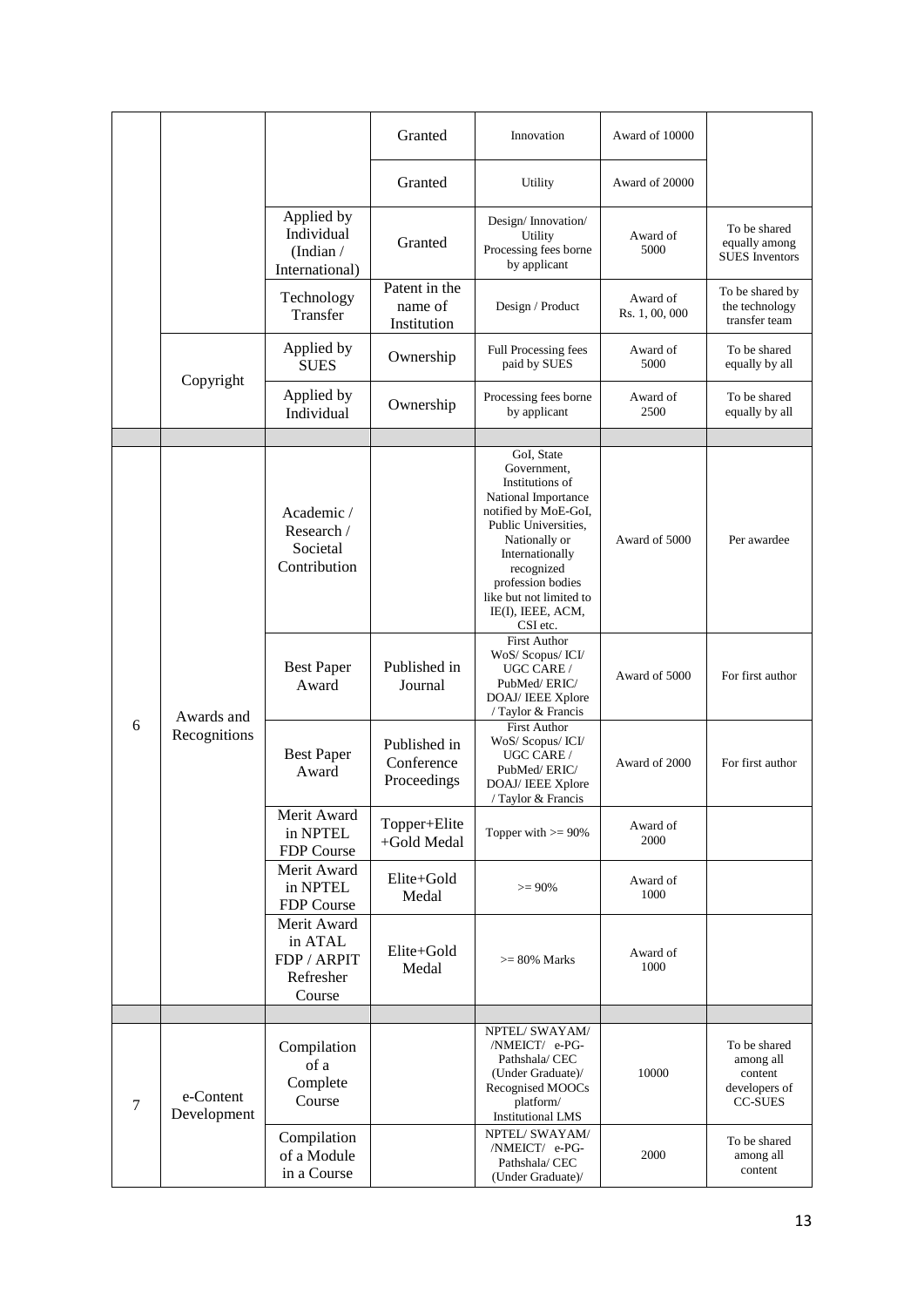|    |                                 |                                                         | Recognised MOOCs<br>platform/<br><b>Institutional LMS</b>                                                                           |                   | developers of<br><b>CC-SUES</b>                          |
|----|---------------------------------|---------------------------------------------------------|-------------------------------------------------------------------------------------------------------------------------------------|-------------------|----------------------------------------------------------|
|    |                                 | Translation of<br>a Course to<br>Urdu                   | NPTEL/SWAYAM/<br>/NMEICT/ e-PG-<br>Pathshala/ CEC<br>(Under Graduate)/<br>Recognised MOOCs<br>platform/<br><b>Institutional LMS</b> | 7500              | To be shared<br>among all<br>translators of<br>CC - SUES |
|    |                                 | Translation of<br>a Course to<br>any Indian<br>Language | NPTEL/SWAYAM/<br>/NMEICT/ e-PG-<br>Pathshala/ CEC<br>(Under Graduate)/<br>Recognised MOOCs<br>platform/<br><b>Institutional LMS</b> | 5000              | To be shared<br>among all<br>translators of<br>CC - SUES |
|    |                                 |                                                         |                                                                                                                                     |                   |                                                          |
| 11 | Faculty<br>Excellence<br>Awards | Overall<br>Performance                                  | Criteria as per<br><b>Excellence Award</b><br>Committee<br>Recommendations*                                                         | Award of<br>10000 |                                                          |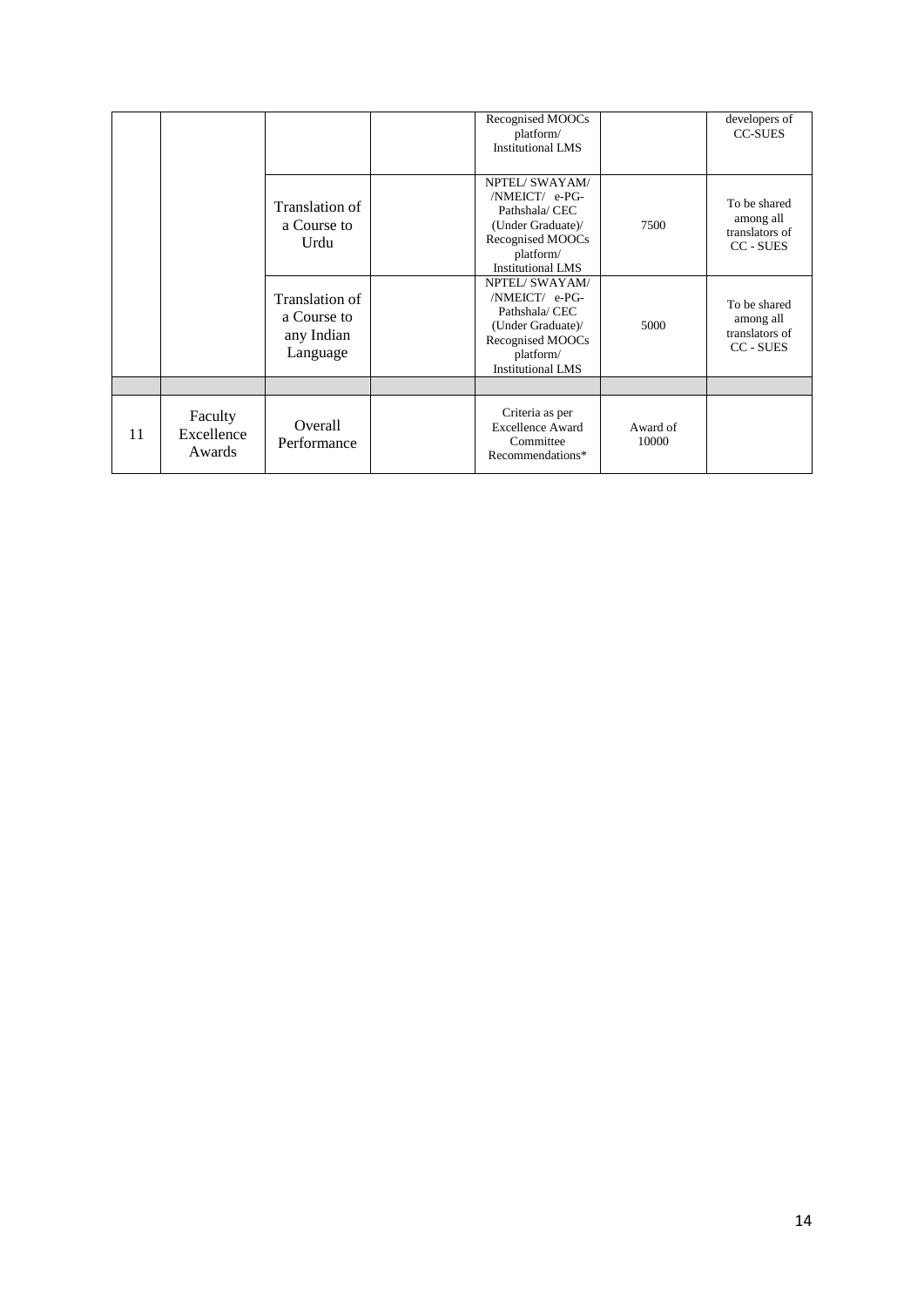# **ANNEXURE – III SULTAN UL ULOOM EDUCATION SOCIETY STATEMENT OF STREAM – 1 INCENTIVES SANCTIONED BY HoI**

#### **Name of the Constituent Institution :**

**Statement Submission Date :**

# **(NOTE: All the criteria may not be applicable in all the months for an Institution. Hence only the relevant criteria may be filled)**

| Publications – Conference Proceedings – Conference within India                |                                                                  |                            |                                     |                             |  |
|--------------------------------------------------------------------------------|------------------------------------------------------------------|----------------------------|-------------------------------------|-----------------------------|--|
| S. No.                                                                         | Name of the Faculty<br>Member                                    | Title of the<br>Conference | Dates of<br>conference and<br>place | Publication<br>charges paid |  |
| $\mathbf{1}$                                                                   |                                                                  |                            |                                     |                             |  |
| $\overline{2}$                                                                 |                                                                  |                            |                                     |                             |  |
|                                                                                | <b>Publications - Conference Proceedings - Conference Abroad</b> |                            |                                     |                             |  |
| S. No.                                                                         | Name of the Faculty<br>Member                                    | Title of the<br>Conference | Dates of<br>conference and<br>place | Publication<br>charges paid |  |
| $\mathbf{1}$                                                                   |                                                                  |                            |                                     |                             |  |
| $\overline{2}$                                                                 |                                                                  |                            |                                     |                             |  |
| <b>Publications - Open Access Journals</b>                                     |                                                                  |                            |                                     |                             |  |
| S. No.                                                                         | Name of the Faculty<br>Member                                    | Name of the<br>Journal     | Title of the<br>paper               | Publication<br>charges paid |  |
| 1                                                                              |                                                                  |                            |                                     |                             |  |
| $\overline{2}$                                                                 |                                                                  |                            |                                     |                             |  |
| <b>Presentation – Conference – Conference within India</b>                     |                                                                  |                            |                                     |                             |  |
| S. No.                                                                         | Name of the Faculty<br>Members                                   | Name of the<br>Conference  | Title of the<br>paper               | Publication<br>charges paid |  |
| 1                                                                              |                                                                  |                            |                                     |                             |  |
| $\overline{2}$                                                                 |                                                                  |                            |                                     |                             |  |
| Participation - Conferences / Seminars / Workshops / FDPs - Organized in India |                                                                  |                            |                                     |                             |  |
| S. No.                                                                         | Name of the Faculty<br>Members                                   | Name of the<br>event       | Organized by                        | Participation<br>fees paid  |  |
| $\mathbf{1}$                                                                   |                                                                  |                            |                                     |                             |  |
| $\overline{2}$                                                                 |                                                                  |                            |                                     |                             |  |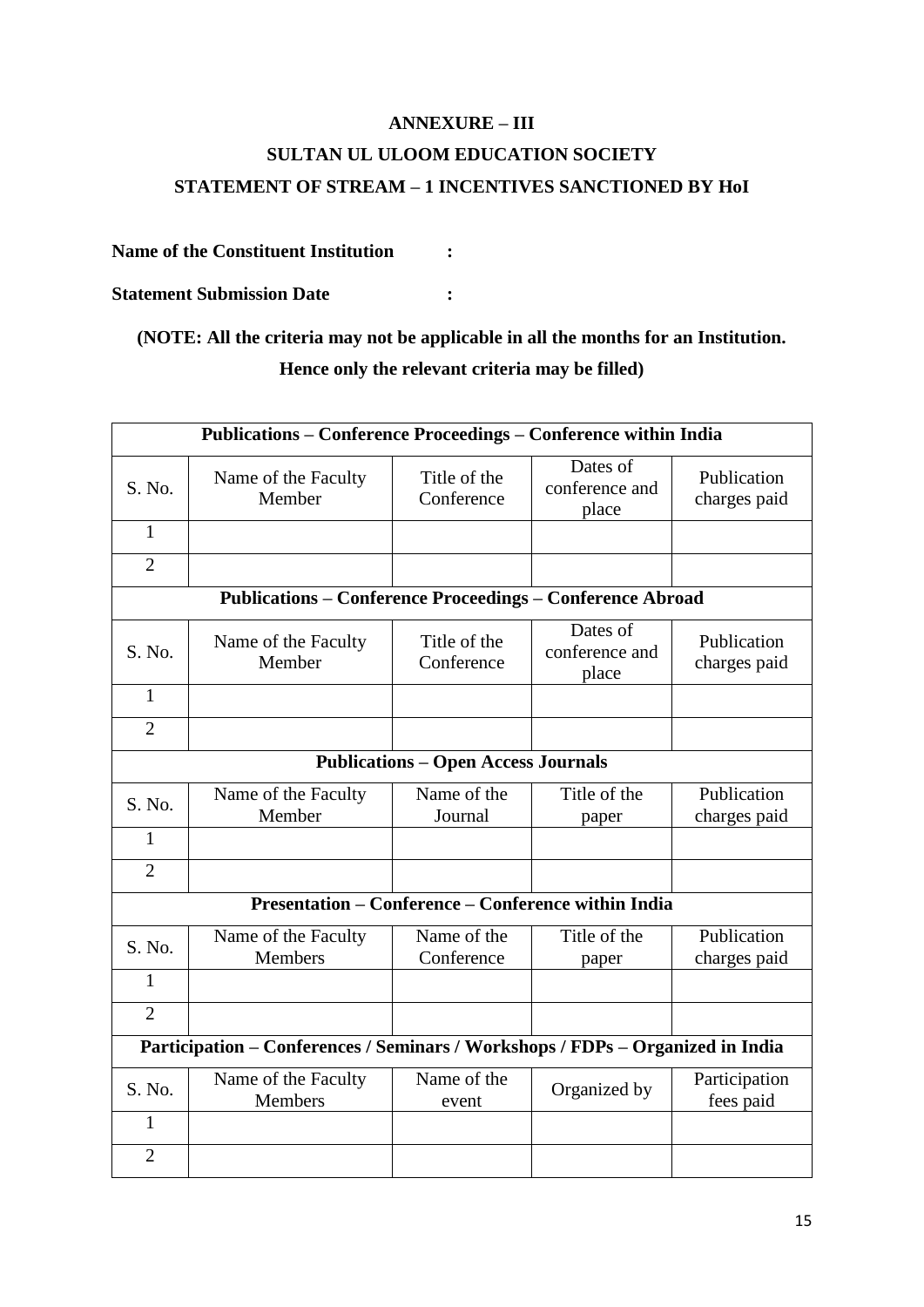| <b>External Grants – Consultancy – Utilizing Institutional Infrastructure</b> |                                                                                          |                                        |                                     |                                   |  |  |  |
|-------------------------------------------------------------------------------|------------------------------------------------------------------------------------------|----------------------------------------|-------------------------------------|-----------------------------------|--|--|--|
| 1                                                                             |                                                                                          |                                        |                                     |                                   |  |  |  |
| $\overline{2}$                                                                |                                                                                          |                                        |                                     |                                   |  |  |  |
|                                                                               | Membership of Professional Bodies - To Sustain Professional Chapter                      |                                        |                                     |                                   |  |  |  |
| S. No.                                                                        | Name of the faculty<br>member                                                            | Department                             | Name of the<br>professional<br>body | Annual<br>Membership fee<br>paid  |  |  |  |
| $\mathbf{1}$                                                                  |                                                                                          |                                        |                                     |                                   |  |  |  |
| $\overline{2}$                                                                |                                                                                          |                                        |                                     |                                   |  |  |  |
|                                                                               | Membership of Professional Bodies - Individual - Life Membership paid once in the career |                                        |                                     |                                   |  |  |  |
| S. No.                                                                        | Name of the faculty<br>member                                                            | Years of service<br>in the institution | Name of the<br>Professional<br>body | Life<br>Membership fee<br>paid    |  |  |  |
| $\mathbf{1}$                                                                  |                                                                                          |                                        |                                     |                                   |  |  |  |
| $\overline{2}$                                                                |                                                                                          |                                        |                                     |                                   |  |  |  |
|                                                                               | <b>Qualification Improvement - PhD</b>                                                   |                                        |                                     |                                   |  |  |  |
| S. No.                                                                        | Name of the Faculty<br>member                                                            | Name of the<br>supervisor              | University                          | Date of award<br>of Ph. D. degree |  |  |  |
| $\mathbf{1}$                                                                  |                                                                                          |                                        |                                     |                                   |  |  |  |
| $\overline{2}$                                                                |                                                                                          |                                        |                                     |                                   |  |  |  |
| <b>Qualification Improvement - Certificate Course</b>                         |                                                                                          |                                        |                                     |                                   |  |  |  |
| S. No.                                                                        | Name of the Faculty<br>Member                                                            | Title of the<br>Course                 | <b>Course Offered</b><br>by         | Examination<br>Fee Paid           |  |  |  |
| 1                                                                             |                                                                                          |                                        |                                     |                                   |  |  |  |
| $\overline{2}$                                                                |                                                                                          |                                        |                                     |                                   |  |  |  |
| <b>Research Supervision - Award of PhD degree</b>                             |                                                                                          |                                        |                                     |                                   |  |  |  |
| S. No.                                                                        | Name of the Faculty<br>Member                                                            | Name of the<br>Research<br>Scholar     | University                          | Date of award<br>of Ph. D. degree |  |  |  |
| $\mathbf{1}$                                                                  |                                                                                          |                                        |                                     |                                   |  |  |  |
| $\overline{2}$                                                                |                                                                                          |                                        |                                     |                                   |  |  |  |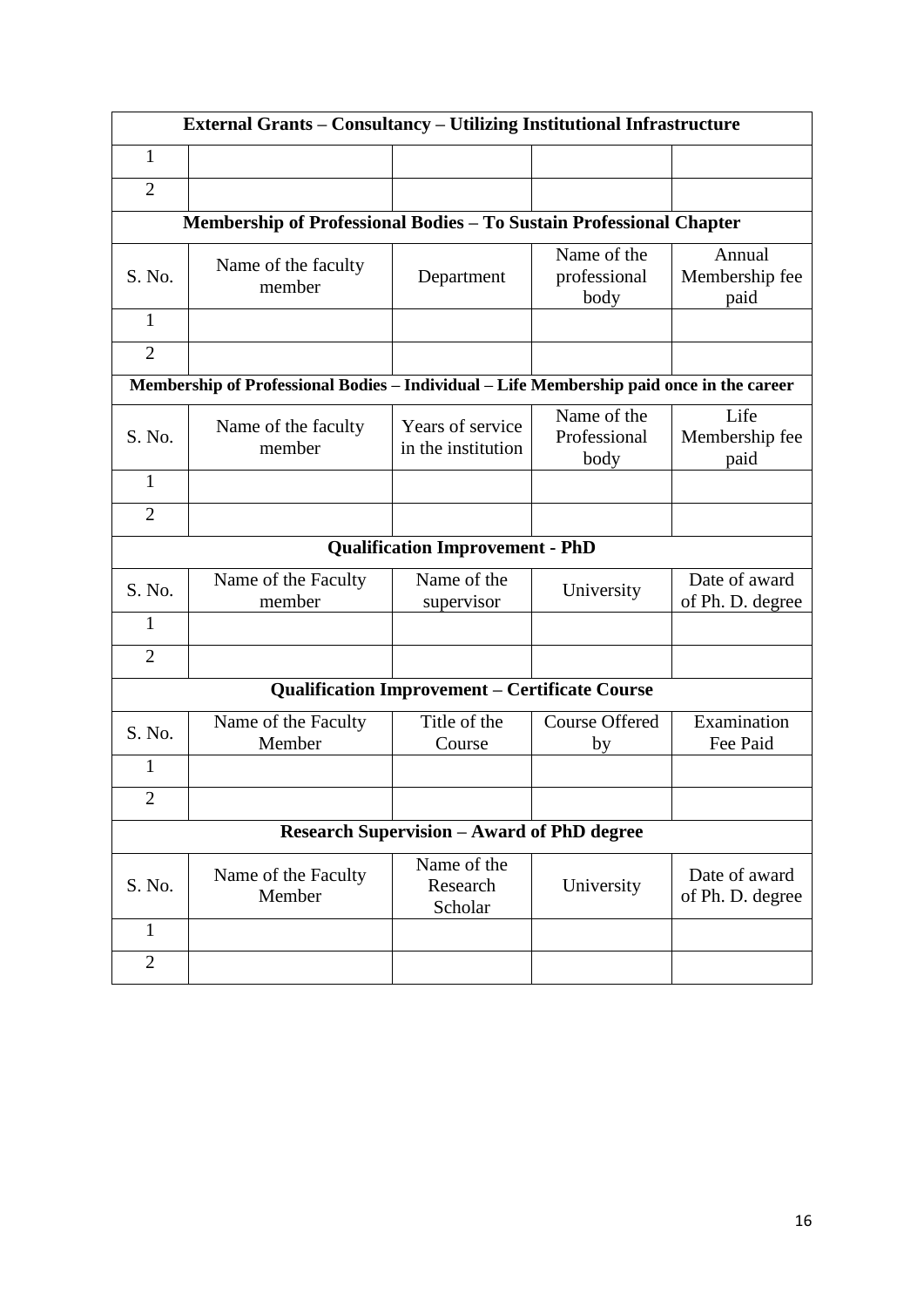# **ANNEXURE - IV**

### **OCCASSIONS FOR PRESENTATION OF STREAM II INCENTIVE AWARDS**

| SULTAN UL ULOOM EDUCATION SOCIETY<br><b>FACULTY INCENTIVE SCHEME</b><br><b>STREAM II</b> |                            |                                                   |                                      |                                         |  |
|------------------------------------------------------------------------------------------|----------------------------|---------------------------------------------------|--------------------------------------|-----------------------------------------|--|
| S.<br>No.                                                                                | <b>Incentive for</b>       | Category                                          | subcategory                          | Award to be given<br>during             |  |
| CC - SUES stands for Constituent College of Sultan Ul Uloom Education Society            |                            |                                                   |                                      |                                         |  |
| 1                                                                                        | Publication                | <b>Books</b>                                      | Sole author                          | College Day                             |  |
|                                                                                          |                            |                                                   | With<br>$co$ -author(s)              | College Day                             |  |
|                                                                                          |                            |                                                   | Editor                               | Governing Council<br>Meeting            |  |
|                                                                                          |                            |                                                   | Subsequent editions                  | Faculty Meeting /<br>Departmental Event |  |
|                                                                                          |                            | Chapters in Books                                 | Sole author in edited<br>volumes     | Faculty Meeting /<br>Departmental Event |  |
|                                                                                          |                            | Journals<br>(Zero processing charges)             |                                      | Governing Council<br>Meeting            |  |
|                                                                                          |                            |                                                   |                                      |                                         |  |
|                                                                                          | <b>External Grants</b>     | <b>Research Projects</b>                          | Sponsored                            | College Day                             |  |
| $\overline{4}$                                                                           |                            | Organization of FDP/                              | National                             | Faculty Meeting /<br>Departmental Event |  |
|                                                                                          |                            | Conference                                        | International                        | Governing Council<br>Meeting            |  |
|                                                                                          |                            |                                                   |                                      |                                         |  |
|                                                                                          | Patents                    | Indian<br>(Applicant CC - SUES)                   | Published                            | Faculty Meeting /<br>Departmental Event |  |
|                                                                                          |                            |                                                   | Design - Registered                  | College Day                             |  |
|                                                                                          |                            |                                                   | Utility - Granted                    | College Day                             |  |
|                                                                                          |                            | <b>International</b> (Applicant                   | Published                            | Faculty Meeting /<br>Departmental Event |  |
|                                                                                          |                            |                                                   | Design - Registered                  | College Day                             |  |
| 5                                                                                        |                            | CC - SUES)                                        | <b>Innovation - Granted</b>          | College Day                             |  |
|                                                                                          |                            |                                                   | Utility - Granted                    | College Day                             |  |
|                                                                                          |                            | Applied by Individual<br>(Indian / International) | Granted                              | Governing Council<br>Meeting            |  |
|                                                                                          |                            | <b>Technology Transfer</b>                        | Patent in the name of<br>Institution | College Day                             |  |
|                                                                                          | Copyright                  | Applied by SUES                                   | Ownership                            | College Day                             |  |
|                                                                                          |                            | Applied by Individual                             | Ownership                            | Governing Council<br>Meeting            |  |
|                                                                                          |                            |                                                   |                                      |                                         |  |
| 6                                                                                        | Awards and<br>Recognitions | Academic / Research /<br>Societal Contribution    |                                      | College Day                             |  |
|                                                                                          |                            | Best Paper Award                                  | Published in Journal                 | Faculty Meeting /<br>Departmental Event |  |